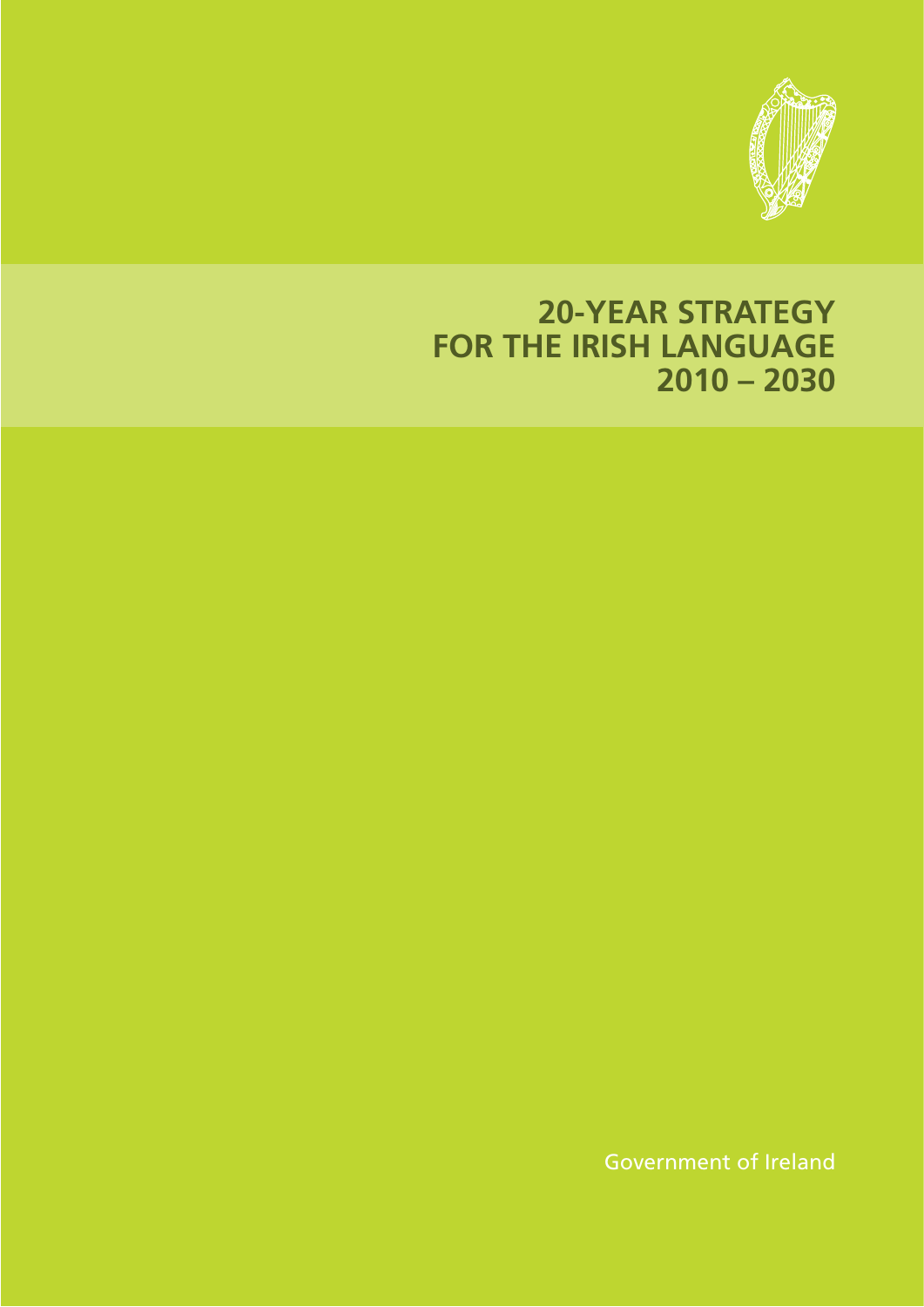# **TABLE OF CONTENTS**

|                        | Page |
|------------------------|------|
|                        |      |
|                        |      |
|                        |      |
|                        |      |
|                        |      |
|                        |      |
|                        |      |
|                        |      |
|                        |      |
|                        |      |
|                        |      |
| 6.6 Dictionaries 28 28 |      |
|                        |      |
|                        |      |
|                        |      |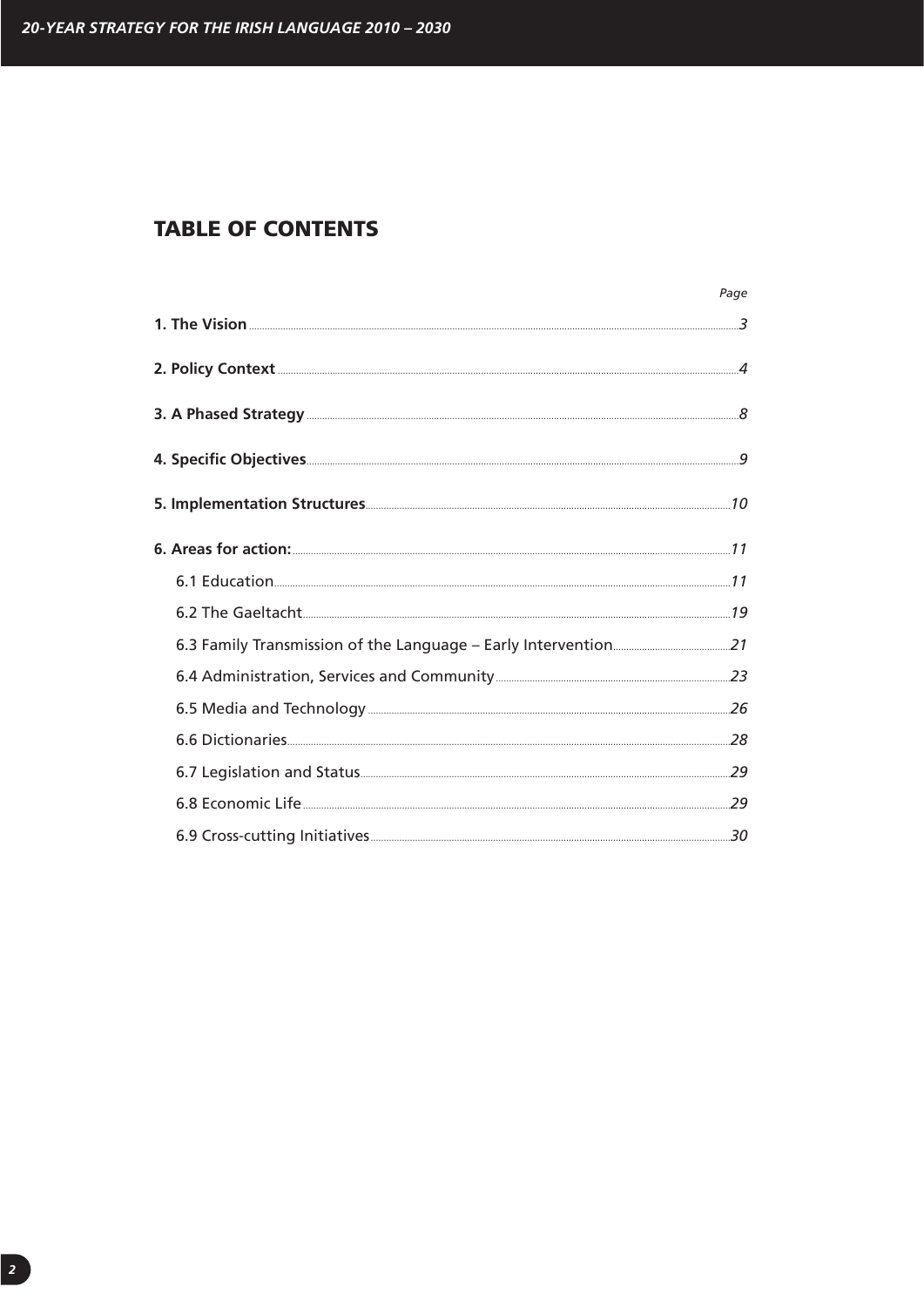# **1. THE VISION**

Despite centuries of language shift from Irish to English, the Irish language continues to survive as a living community language in some traditional Gaeltacht heartlands and it is also in use on a daily basis by many people outside the Gaeltacht.

The last hundred years has also seen a flowering of literature and other art forms through the medium of Irish, such that Irish is now a fullyfledged modern European language.

The objective of Government policy in relation to Irish is to increase on an incremental basis the use and knowledge of Irish as a community language. Specifically, the Government's aim is to ensure that as many citizens as possible are bilingual in both Irish and English. It is an integral component of the Government's Irish language policy that close attention be given to its place in the Gaeltacht, particularly in light of research which indicates that the language's viability as a household and community language in the Gaeltacht is under threat.

The aim of Government policy is also to:

- increase the number of families throughout the country who use Irish as the daily language of communication;
- provide linguistic support for the Gaeltacht as an Irish-speaking community and to recognise the issues which arise in areas where Irish is the household and community language;
- ensure that in public discourse and in public services the use of Irish or English will be, as far as practical, a choice for the citizen to make and that over time more and more people throughout the State will choose to do their business in Irish; and
- ensure that Irish becomes more visible in our society, both as a spoken language by our citizens and also in areas such as signage and literature.

Irish is part of the culture and heritage of Northern Ireland and the promotion and protection of the language there is also a priority for the Government.

The Government recognises the tremendous advantage to its citizens of fluency in English, the most widely used language in international affairs. The Government commits to ensuring that this advantage is retained through the development of a bilingual society, where as many people as possible can use Irish and English with equal ease and facility. However, the Government also recognises that the focus of policy in the Gaeltacht needs to be on maintaining the linguistic identity of the community in the Gaeltacht as a distinctive language region, rather than one of bilingualism.

While strengthening the position of the language within our education system is a key focus of this Strategy, the transmission of Irish as a living language within the family and between the generations is critically important. Our overall approach is to create a supportive framework and the opportunities in which Irish can be passed on in a natural way within households and communities. This is of special importance in the context of the Gaeltacht.

The future of the language depends on people who make a positive choice to embrace the opportunities that this Strategy will create. This is the challenge for all of us.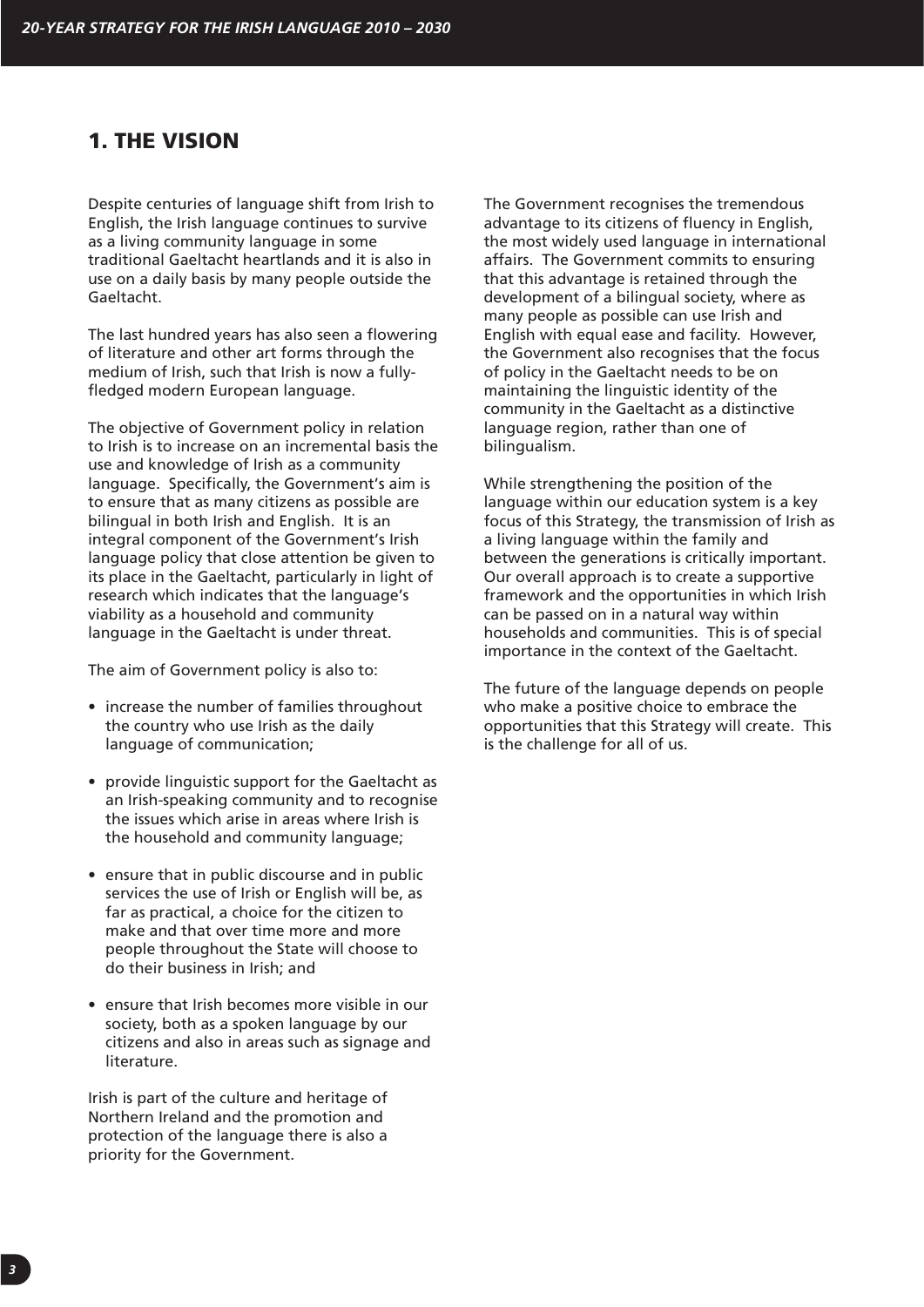# **2. POLICY CONTEXT**

Article 8 of the Constitution of Ireland states that:

"The Irish language as the national language is the first official language."

This *20-Year Strategy for the Irish Language* is built on the foundation of the Constitutional status of the language and follows on the *Government Statement on the Irish Language*<sup>1</sup> published in December 2006. That Statement affirmed the Government's support for the development and preservation of the Irish language and the Gaeltacht and set out 13 policy objectives to that end:

Objective 1: The special status given to the Irish language in the Constitution and in legislation such as the Official Languages Act 2003, the Education Act 1998, the Planning and Development Act 2000 and the Broadcasting Act 20012, will be upheld.

Objective 2: The Official Languages Act will be fully implemented. The right of the public to use Irish in dealings with the State and with other bodies will be developed and the appropriate arrangements to deliver this will be put in place.

Objective 3: The Irish language community inside and outside the Gaeltacht will be given encouragement and support to transmit Irish to the next generation as a living household language. Towards this end, a wide range of services in Irish will be provided.

Objective 4: The Gaeltacht will be given special support as an Irish-speaking area.

Objective 5: Irish will be taught as an obligatory subject from primary to Leaving Certificate level. The curriculum will foster oral and written competence in Irish among students and an understanding of its value to us as a people. This will be supported by enhanced investment in professional development and ongoing support for teachers, as well as in provision of textbooks and resources, and support for innovative approaches to teaching and learning.

Objective 6: A high standard of all-Irish education will be provided to school students whose parents/guardians so wish. Gaelscoileanna will continue to be supported at primary level and all-Irish provision at postprimary level will be developed to meet follow-on demand.

Objective 7: Irish language pre-school education will continue to be supported and third-level education through Irish will be further developed.

Objective 8: The State will continue to support Foras na Gaeilge in the context of the British-Irish Agreement Act 1999.

Objective 9: High quality broadcast services through the medium of Irish will be ensured, especially through the continuous development of RTÉ, Raidió na Gaeltachta and TG4.

Objective 10: Every assistance and support will be given to the European Union in implementing the decision to make Irish a working and official language in the EU from 1 January 2007.

Objective 11: In order to promote Irish nationally and to preserve and strengthen it in the Gaeltacht, the work being done by the Department of Community, Equality and Gaeltacht Affairs and by agencies and bodies which come under its aegis will continue to be reinforced.

Objective 12: The use of the Irish language by An Garda Síochána and the Defence Forces will be continued and developed.

Objective 13: The Government recognises the vital role of the Irish language voluntary sector and will continue to support it.

It is also an objective of Government to support the promotion and teaching of Irish abroad, through the Department of Foreign Affairs and the Department of Community, Equality and Gaeltacht Affairs. Particular emphasis has been placed on supporting the teaching of Irish in third-level colleges in a range of different countries.

1. http://www.pobail.ie/en/IrishLanguage/StatementontheIrishLanguage2006/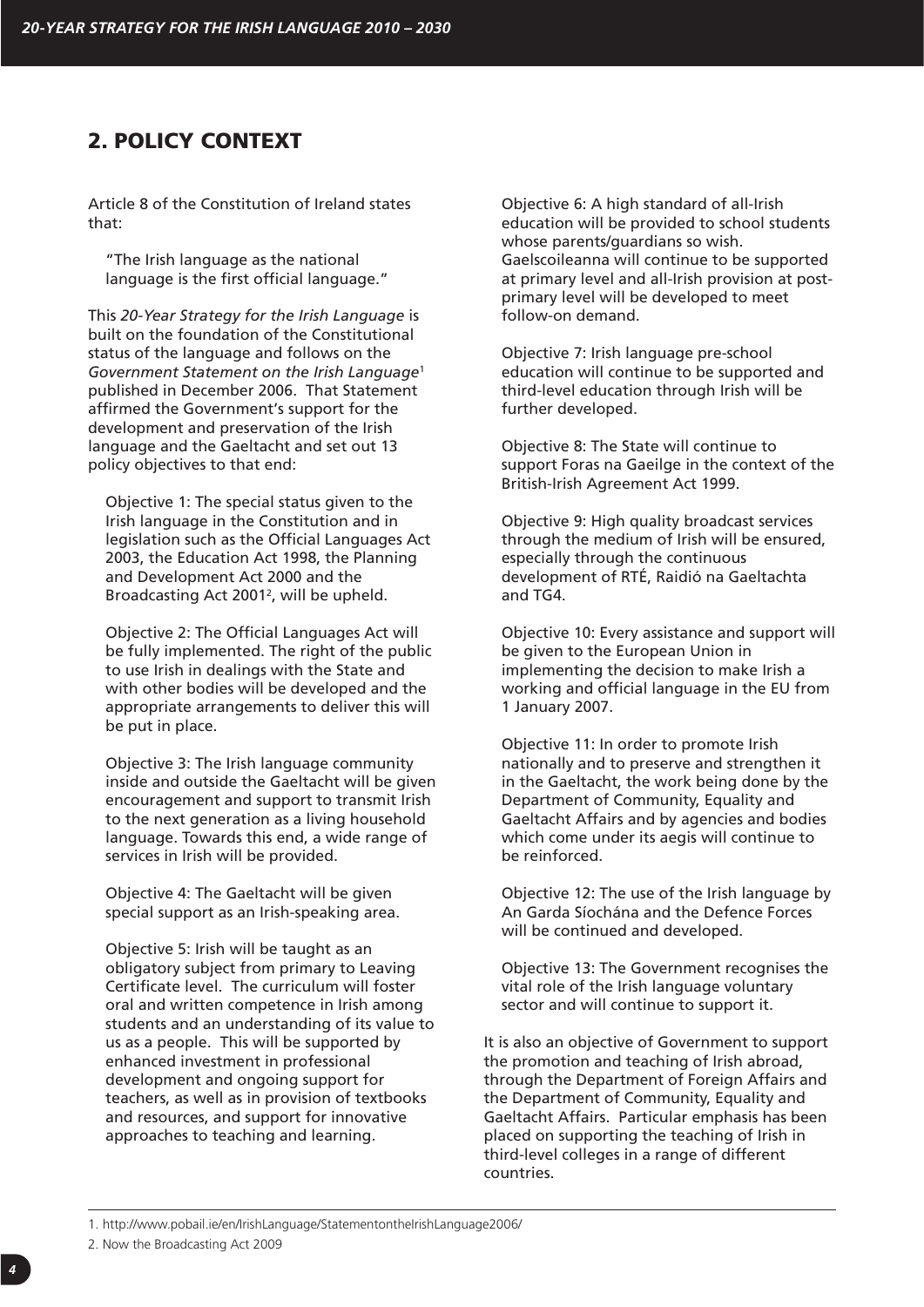In broad terms, therefore, the elements that make up the modern-day context for the Irish language include the following:

- Ireland is a bilingual State in which Irish is the first official language in accordance with article 8 of the Constitution of Ireland;
- In the context of our European heritage, Irish is the oldest spoken literary language in Europe;
- According to the 2006 Census of Population, 42% of the population of Ireland have a certain ability to speak Irish - that equates to some 1.66 million people aged 3 years or more out of a total resident population of some 4.2 million;
- Irish is the main community and household language of 3% of the country's population;
- According to surveys and opinion polls, most of the population believes that Irish is of particular importance for themselves personally and/or for the country as a whole; and
- Irish was afforded official and working language status at EU level with effect from 1 January 2007.

This Strategy seeks to build on the foregoing context and objectives by setting out a series of areas for action to benefit the language and the Gaeltacht over the next 20 years. The Government believes that the Irish language is of particular importance for the people, society and culture of Ireland. As a spoken community language, Irish is unique to this country and is, therefore, of crucial importance to the identity of the Irish people and to world heritage. In this context, particular importance is attached to the preservation and promotion of Irish in the Gaeltacht in relation to conserving and protecting the heritage, culture and richness of the language where it remains as a household and community language. It is also recognised that the Strategy's objective of widening the use of the language nationwide is conferred with greater authority by the Irish language's status as a community language in the Gaeltacht.

This Strategy is underpinned by an analysis<sup>3</sup> of the situation facing the Irish language, undertaken on behalf of the Minister for Community, Equality and Gaeltacht Affairs by a team of international consultants with expertise on language issues, led by Fiontar, DCU. In relation to the Gaeltacht, the approach in this Strategy has been informed by recommendations in the *Comprehensive Linguistic Study of the Use of Irish in the Gaeltacht*4, undertaken on behalf of the Minister for Community, Equality and Gaeltacht Affairs by Acadamh na hOllscolaíochta Gaeilge, NUI Galway.

The Strategy has also been supported by a study undertaken by Fr. Micheál Mac Gréil and Fergal Rhatigan of the Department of Sociology NUI Maynooth on *Attitudes towards Competence in and Use of the Irish Language 2007-2008*. The study results show that positive attitudes and aspirations for Irish have been maintained at very high levels since the author's previous studies in 1973 (*Prejudice and Tolerance In Ireland*) and 1996 (*Prejudice in Ireland Revisited*). The results show overwhelming support for preservation of Irish: 52.5% want Irish preserved in the Gaeltacht and revived for use in arts and culture outside, while 40.9% want Irish revived and used for public purposes throughout the State.

### **International Perspectives**

The value of linguistic diversity is recognised internationally. Languages are humankind's principal tools for interacting and for expressing ideas, emotions, knowledge, memories and values. Languages are also primary vehicles of cultural expression and intangible cultural heritage, essential to the identity of individuals and groups. The key role of language in the expression and transmission of cultural heritage is recognised in the 2003 *UN Convention for the Safeguarding of the Intangible Cultural Heritage*. 5

<sup>3.</sup> http://www.pobail.ie/en/IrishLanguage/

<sup>4.</sup> http://www.pobail.ie/en/AnGhaeltacht/LinguisticStudyoftheGaeltacht/

<sup>5.</sup> http://www.unesco.org/culture/ich/index.php?lg=en&pg=00006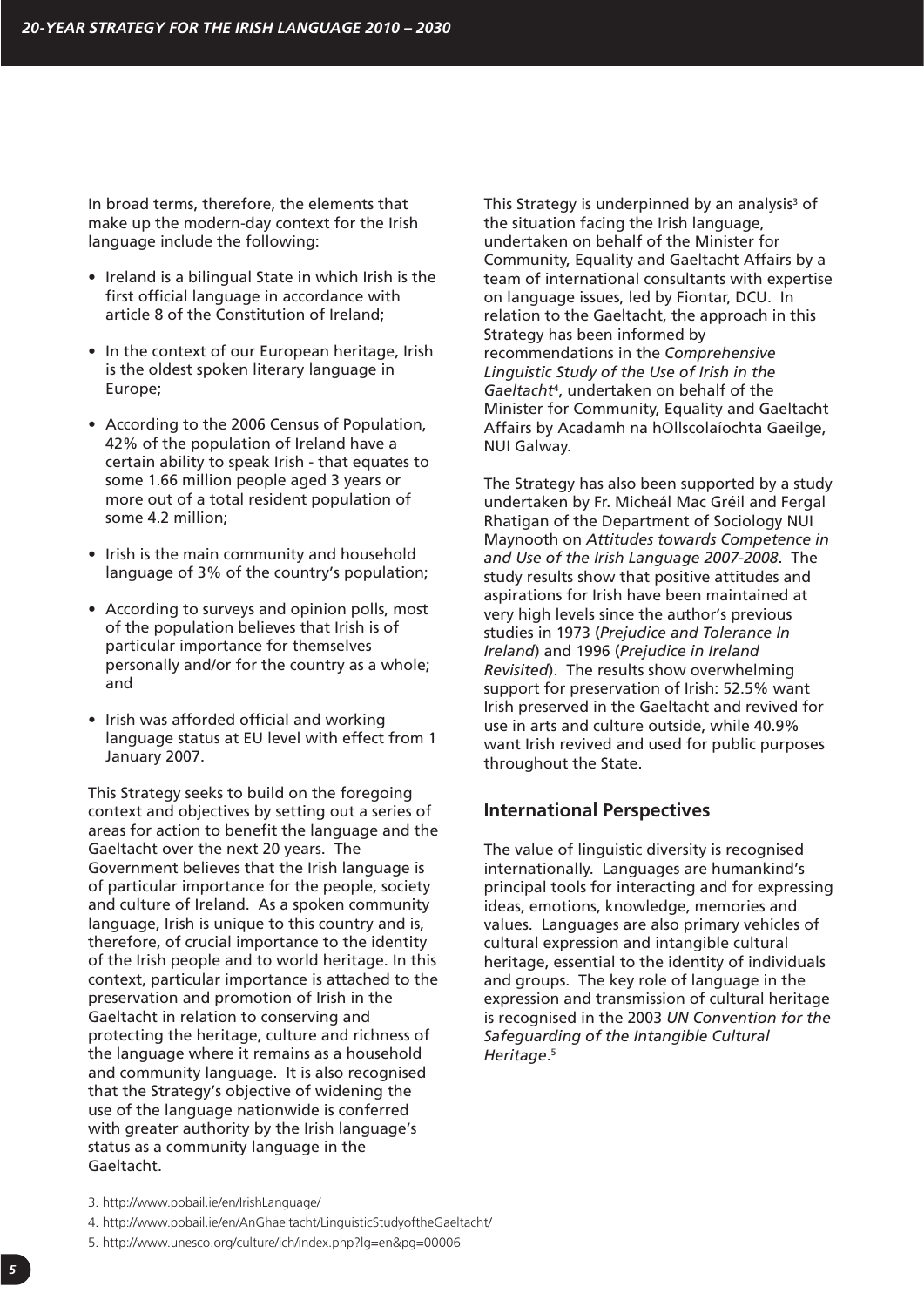Safeguarding languages such as Irish is thus a crucial task in maintaining cultural diversity worldwide. UNESCO<sup>6</sup> reports that half of the 6,700 languages spoken today are in danger of disappearing before the century ends, a process that can be slowed only if urgent action is taken by Governments and speaker communities. UNESCO's Endangered Languages Programme mobilises international cooperation to focus attention on this grave situation and to promote innovative solutions from communities, experts and authorities. The most recent edition of UNESCO's *Atlas of the World's Languages in Danger*<sup>7</sup> classified Irish as "definitely endangered". This status has since been improved to "vulnerable", in the light of information about the measures taken by Government to support the language in recent years.

The 2003 *UN Convention for the Safeguarding of the Intangible Cultural Heritage*<sup>8</sup> recognises the vital role of language in the expression and transmission of living heritage. All intangible cultural heritage depends on language for its day-to-day vitality and for being passed on to the next generation. In relation to oral traditions, whether it be song, poetry or folklore, language is not only the vehicle that contains the cultural heritage, it is its very essence. As well as analysing the situation of languages under pressure the world over, UNESCO has developed a framework for determining the vitality of a language in order to assist Governments and others in policy development, identification of needs and appropriate safeguarding measures. This framework9 based on the following nine criteria has also informed the development of this Strategy:



- 7. http://www.unesco.org/culture/ich/index.php?pg=00136
- 8. http://portal.unesco.org/en/ev.php-URL\_ID=17716&URL\_DO=DO\_TOPIC&URL\_SECTION=201.html
- 9. http://www.unesco.org/culture/ich/index.php?lg=en&pg=00142

<sup>6.</sup> http://www.unesco.org/culture/ich/index.php?pg=00136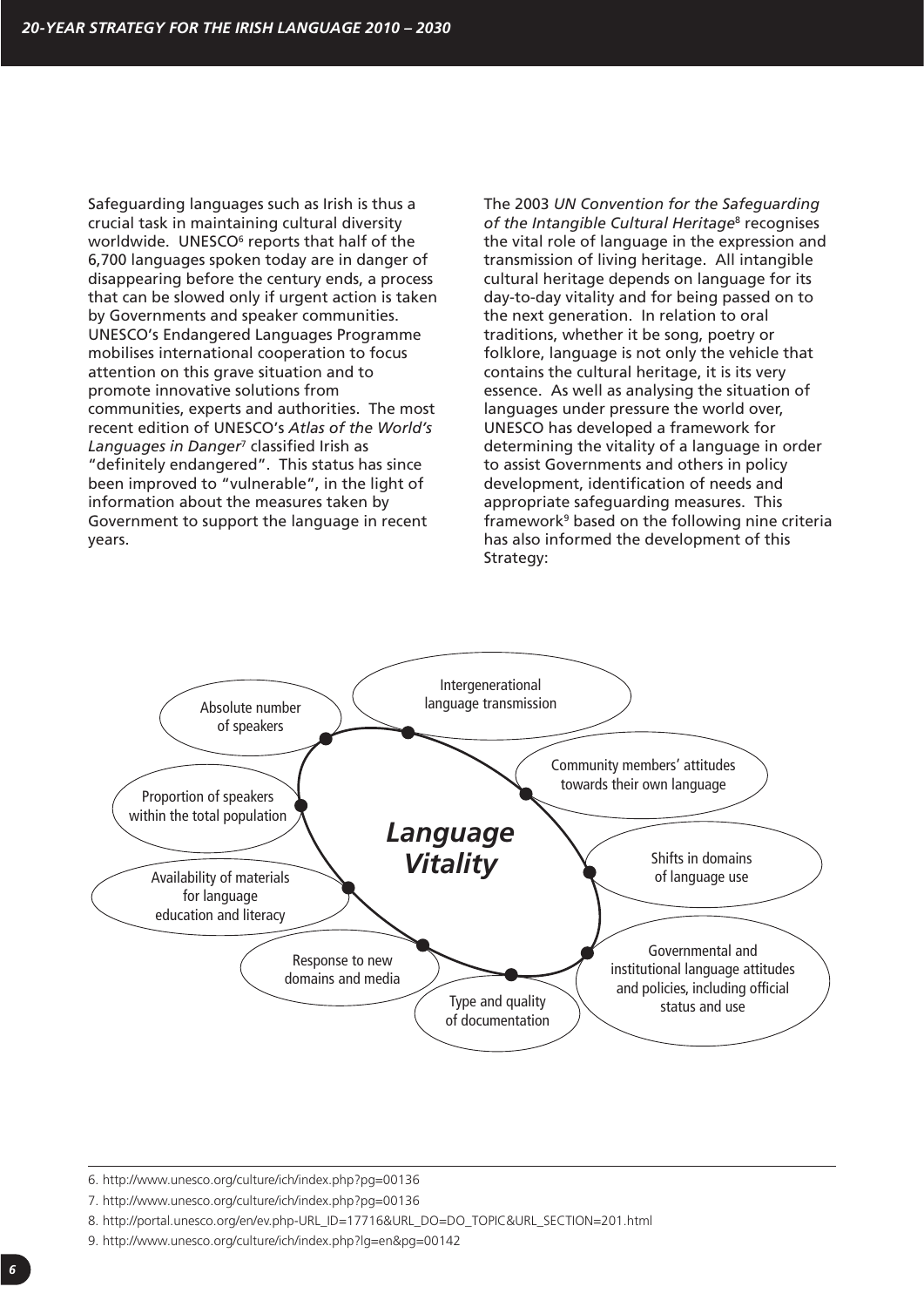The Government's Strategy as set out in this document is organised around:

- increasing the knowledge of Irish;
- creating opportunities for the use of Irish; and
- fostering positive attitudes towards its use.

We know from the situation that faces Irish that language use does not follow automatically from ability to speak the language. Actual language *use* results from the co-presence of *ability*, *opportunity*, and *positive attitudes*. This Strategy seeks, therefore, to create positive circumstances for greater use by our people of the language ability that they have and for a real increase in that ability over time.

The Strategy demonstrates the Government's support for the development and preservation of the Irish language by a long-term commitment to a coherent and comprehensive approach to the future of the language as a living, spoken language with a firm position in the education system, at the highest levels of the political system, in public administration and in the Gaeltacht.

As already stated, Irish is part of the culture and heritage of Northern Ireland and the promotion and protection of the language there is a priority for the Government.

In the context of the Government's continuing commitment to the full implementation of the Good Friday Agreement, it will continue to support Foras na Gaeilge, an agency of the North/South implementation body charged with promoting the language on an all-island basis, and to ensure its continued effective operation. The Government's Strategy will have a beneficial impact on speakers of the Irish language in Northern Ireland. The Government will also continue to press for the full implementation of commitments relating to the Irish language, which fall to the British Government and the Northern Ireland Executive, including the introduction of an Irish Language Act and the enhancement, protection and development of the Irish language in Northern Ireland.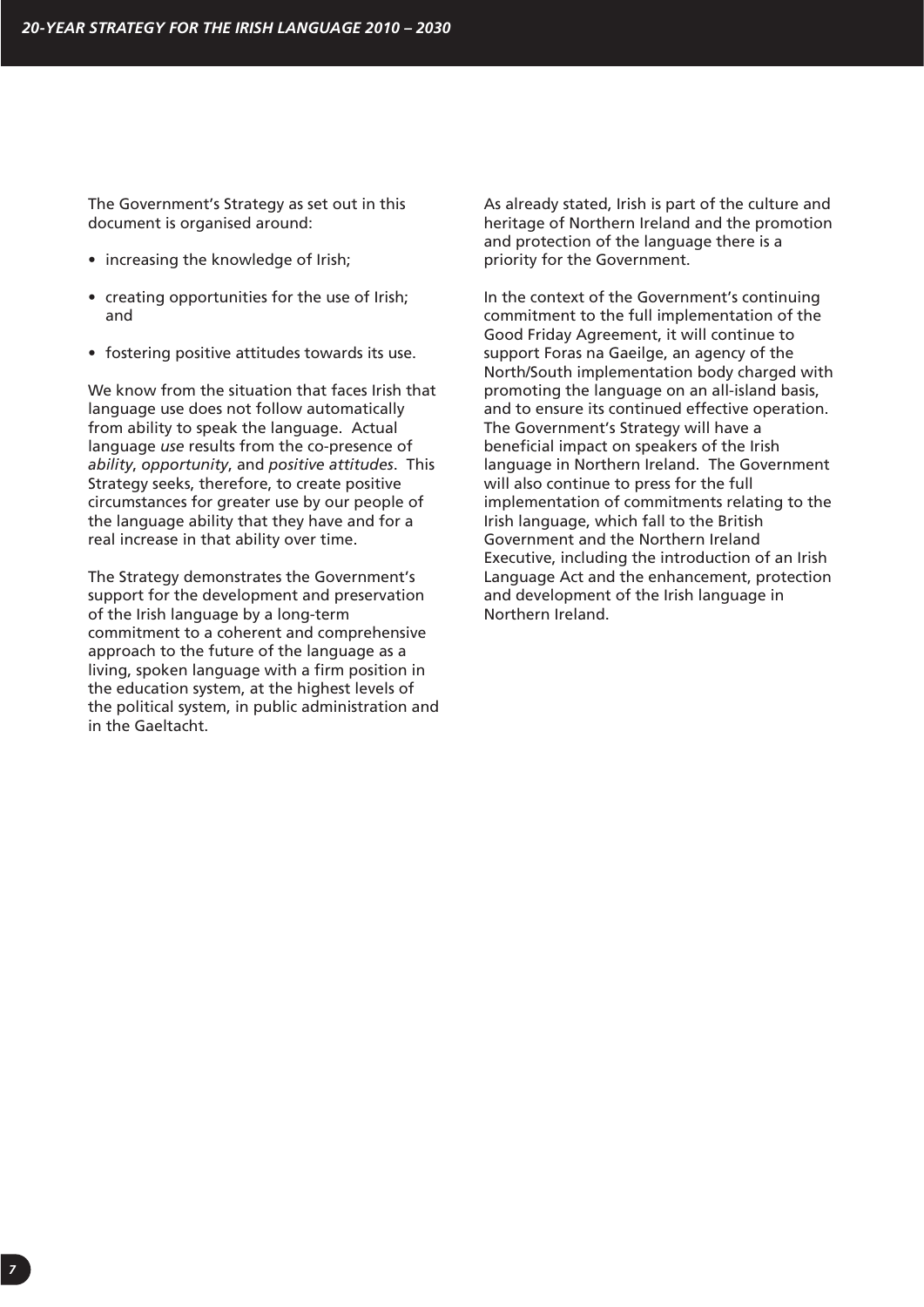# **3. A PHASED STRATEGY**

As already referred to, the *Government Statement on the Irish Language 2006* identified key policy objectives through which support for Irish and the Gaeltacht will be advanced. The areas for action set out below are associated and grouped in relation to those objectives and will be addressed in phases as follows:

#### **Establishment Phase**

The initial phase will be devoted to the communication of the goals and content of the Strategy and setting up the required organisational and operational structures. In addition, the overall resources required will be allocated and the ongoing monitoring, evaluation and modification procedures will be agreed and established. Operational plans will be requested and received from all implementing public agencies. Key priority measures will be established.

#### **Implementation Phase I - Laying the Foundations**

During the first years of the Strategy, longterm measures will be put in place so that the supply of qualified teachers and other specialists are available, or the systems for their preparation are in place, early in the Strategy. In addition, a considerable number of measures will be fully implemented or commenced in this phase, including the preparation of materials for language education and literacy.

#### **Implementation Phase II - Expanding and Deepening**

This phase can be seen as having three subphases, but overall it involves: implementation of relevant measures; undertaking of rolling evaluations; and conducting of campaigns for promotion and fostering of positive attitudes to the language. The first graduates of revised teacher education programmes will be produced and these will be deployed to schools and other education institutions.

During this phase, Ireland will celebrate the 100th anniversaries of the Easter Rising and of our independence and these occasions will be linked to this Strategy, showcasing results attained, undertaking a major review of outcomes, and mobilising public involvement and support around the goals, spirit and vision of the Strategy.

#### **Implementation Phase III: Consolidating**

The consolidation phase will be directed towards mainstreaming all measures. It will build on the increased abilities in Irish among our people, expanded opportunities to use Irish and the active encouragement of positive attitudes towards Irish achieved in previous phases.

The provision of appropriate resources and support will be crucial to the implementation of the Strategy. Provision will be overseen by the Department of Community, Equality and Gaeltacht Affairs and functions will be allocated to an existing agency (or agencies), or sourced from the private sector, as appropriate.

Arrangements will be put in place to:

- monitor, support and adapt practical language planning activities from other societies;
- initiate, survey and review materials which facilitate the use of Irish;
- host a central database of Irish medium materials, templates and IT applications;
- prepare guides and materials to assist individuals and voluntary organisations to promote Irish;
- provide a national public helpline;
- put in place a national information centre and clearing house for translation services and other language-related services;
- hold a national database of good practice activities in language planning;
- help develop supports for local area initiatives and the capacity to develop and manage such initiatives; and
- promote the development of language management systems in a variety of contexts.

Many of the priorities for action in this Strategy depend on the availability of such supports and resources and their organisation is, therefore, a high priority for early attention.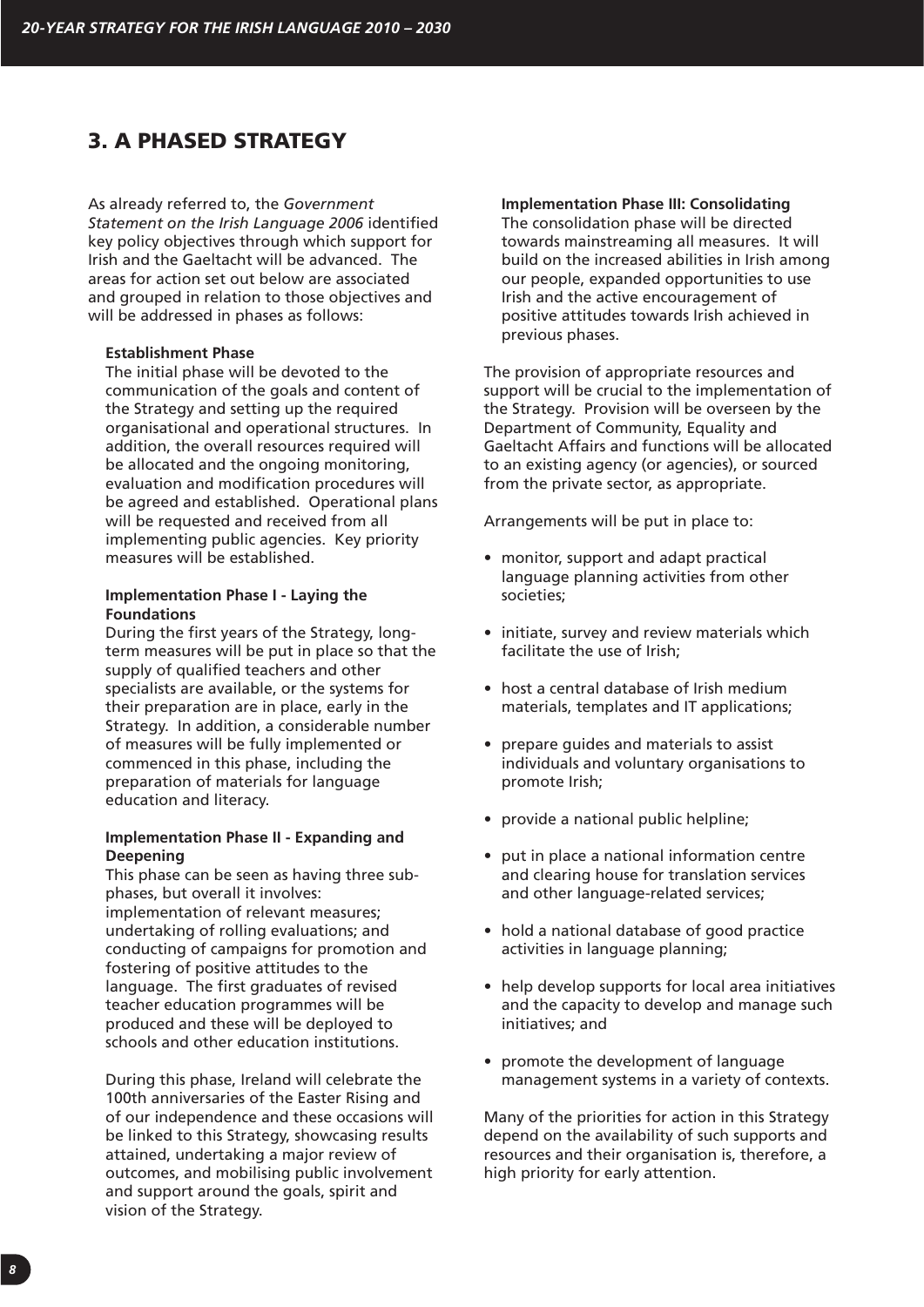# **4. SPECIFIC OBJECTIVES OF THE STRATEGY**

Following on from the *Government Statement on the Irish Language 2006*, the headline goal has been set of increasing over 20 years:

- the number of people with a knowledge of Irish from the current 1.66 million to 2 million; and
- the number of daily speakers of Irish from the current level of approximately 83,000 to 250,000.

The achievement of these ambitious goals has been the overriding consideration in formulating the decisions on areas for action in this Strategy.

The specific objectives involved in the preparation of the Strategy are to:

- increase the number of speakers who speak Irish on a daily basis outside the education system from 83,000 to 250,000;
- increase the number of speakers who speak Irish on a daily basis in the Gaeltacht by 25% in overall terms as its invigoration will be critical to the overall Strategy. It is envisaged that specific targets for individual Gaeltacht areas will be set out in the proposed local language plans; and
- increase the number of people that use State services through the Irish language and can access television, radio and print media through the language.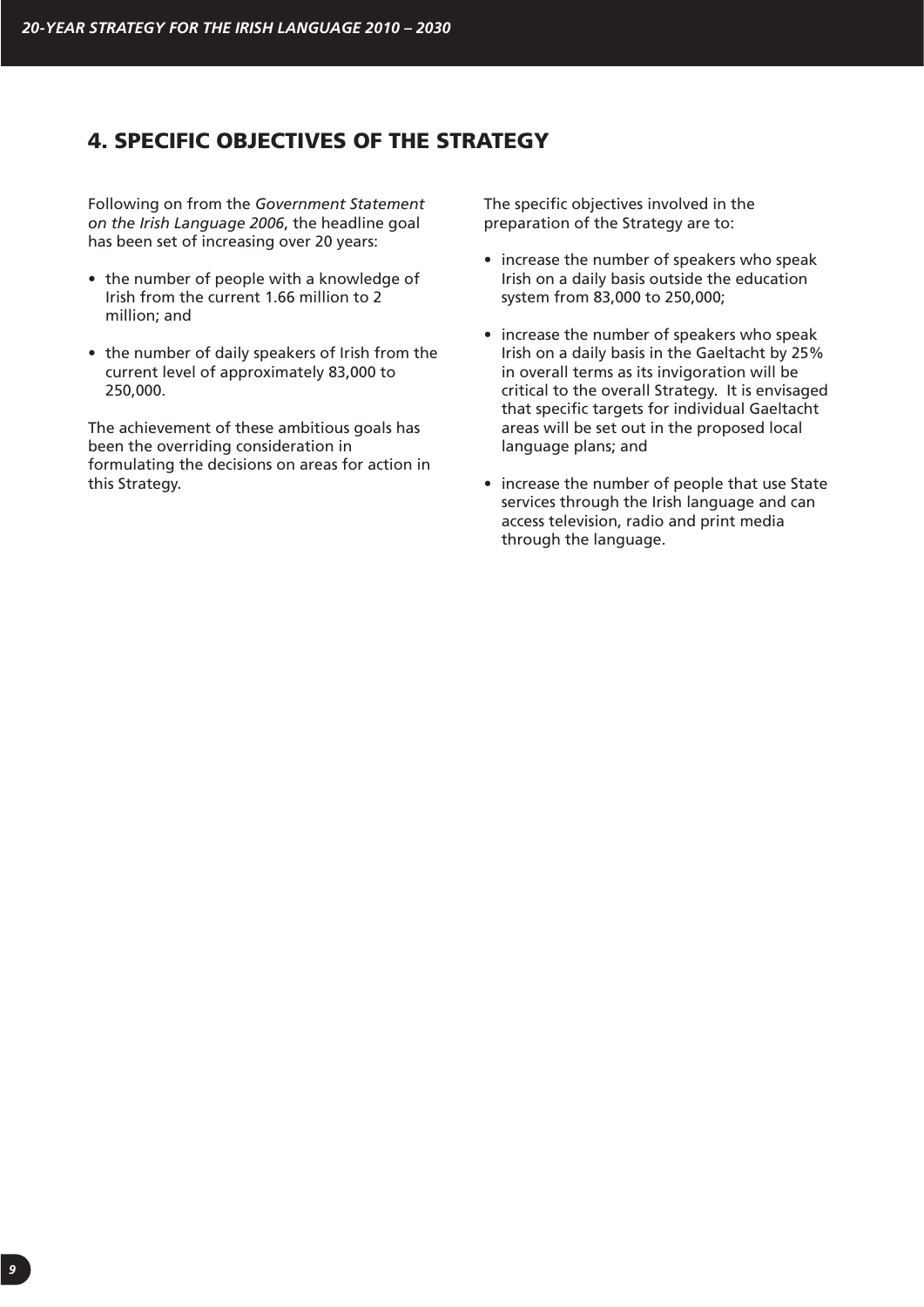# **5. IMPLEMENTATION STRUCTURES**

The 20-Year Strategy will be integrated across the routine operations of the agencies of the State, with strong Government direction and leadership. All sections of public administration and key national and local stakeholders have a role to play in its implementation.

"Normalisation" of the language is required in order to expand the use of Irish. This term draws on the experience of other languages whose roles have diminished. Irish will only attain a more secure social position through a campaign of active awareness and positive attitudes aimed at reversing its marginalisation, as well as greater unself-conscious use of the language for mainstream and routine purposes of communication. This task requires that all relevant agencies co-operate in pursuing the goals and programmes of the Strategy and that a coherent and effective management structure be in place for the Strategy. It also requires a focus on developing expertise and skills among the teaching profession - given the critical importance of the school in influencing language awareness and behaviour - as well as in the wider society, in highlighting the cultural value and importance of Irish to the Irish people.

The following will be the key Government structures to deliver the Strategy:

- The Cabinet Committee on Irish and the Gaeltacht, chaired by An Taoiseach, will maintain oversight of progress and report to Government as necessary.
- A Senior Officials Group made up of highlevel officials from relevant Departments will support the Cabinet Committee.
- There will continue to be a senior Minister and a Government Department (the Department of Community, Equality and Gaeltacht Affairs) with central responsibility for Irish language affairs.

Planning and implementation of the Strategy will be directed from a Strategy Unit within that Department, with dedicated staff and the function of assigning duties and implementation roles to implementation agencies, as necessary.

The Strategy Unit will be responsible for:

- overseeing the strategic planning process;
- monitoring the development of resources;
- ensuring cross-departmental implementation of initiatives;
- providing expert advice;
- overseeing operational plans as developed by the implementation bodies; and
- publishing updates and relevant documentation for public information.

A small number of seconded staff with expertise in public administration management, language planning and education may be assigned to the Unit for specific tasks, if necessary. Evaluations, as required, or specific services may be commissioned by the Unit from existing agencies or from the private sector. Sectoral plans and commitments will be delivered through relevant Departments and agencies.

With regard to the main implementation agency to be responsible for delivering the Strategy, it is proposed to establish an Irish Language and Gaeltacht Authority (Údarás na Gaeilge agus na Gaeltachta) that will function on a national basis, incorporating relevant functions currently performed by Údarás na Gaeltachta, and other State and non-Governmental organisations, as appropriate. While the implementation of certain Gaeltacht policies and plans will continue to be the responsibility of the Department of Community, Equality and Gaeltacht Affairs, it may, however, devolve functions to the Irish Language and Gaeltacht Authority, as appropriate. The specific role and functions of the proposed new Authority will be set down in draft legislation, to be published in 2011.

Foras na Gaeilge will continue to deliver on its statutory responsibilities in relation to Irish. These include undertaking supportive projects and grant-aiding bodies and groups to support the language as appropriate, developing terminologies and dictionaries, supporting Irishmedium education and the teaching of the Irish language on the island of Ireland, and generally facilitating and encouraging the use of the language in public and private life. In fully carrying out its remit, Foras na Gaeilge will remain a key element of the support structure for the language in both parts of the island.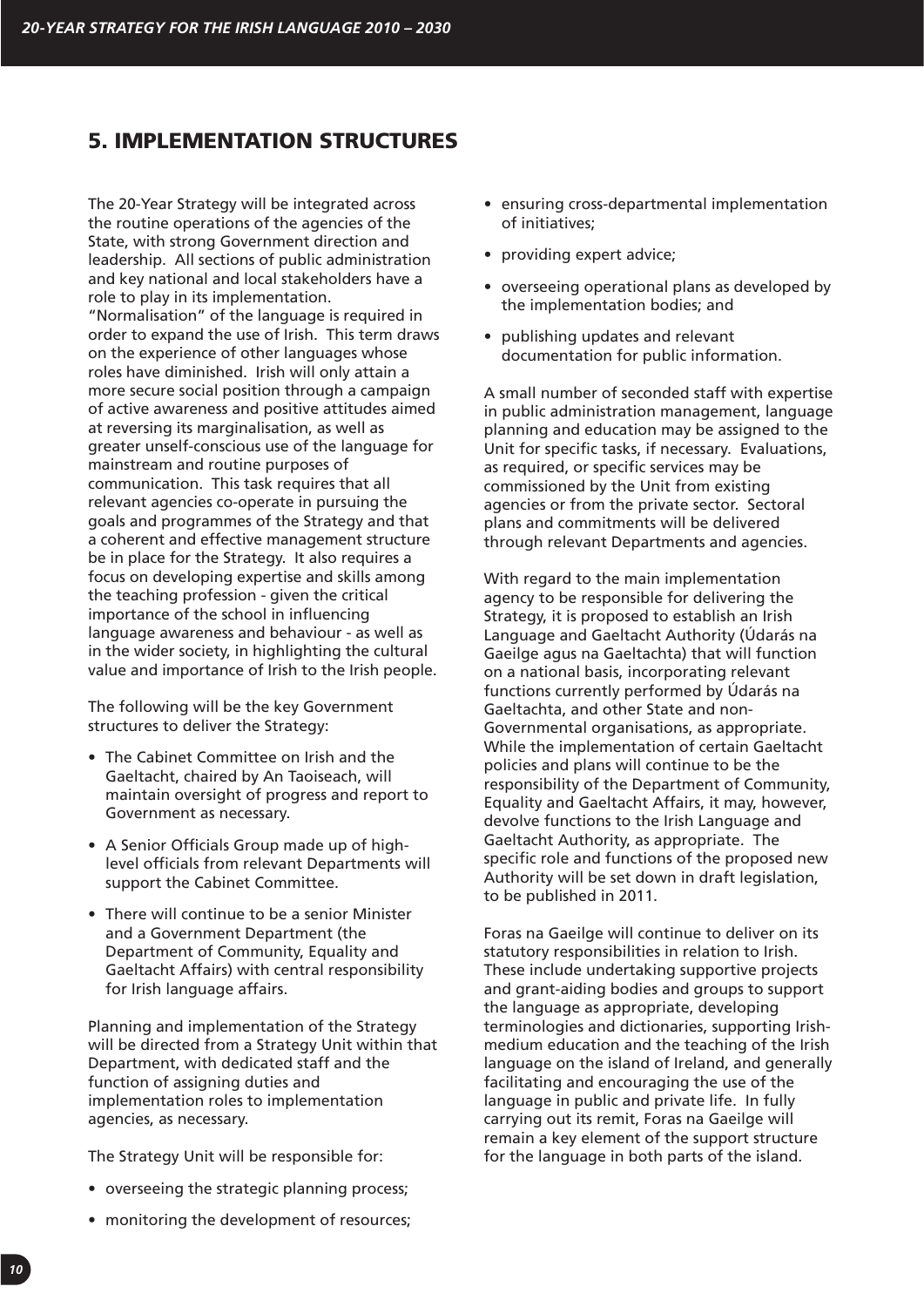# **6. AREAS FOR ACTION**

The Strategy sets out areas of action under nine key headings:

- Education
- The Gaeltacht
- Family Transmission of the Language Early Intervention
- Administration, Services and Community
- Media and Technology
- Dictionaries
- Legislation and Status
- Economic Life
- Cross-cutting Initiatives

# **6.1 AREAS FOR ACTION - EDUCATION**

Recent reports in regard to Irish in schools indicate the following:

- Inspectors judged that Irish was taught to a good or very good standard in only half of the primary classrooms inspected, and that in a third of classrooms, Irish was taught through the medium of English. Pupils in just over half of lessons were able to express themselves satisfactorily in Irish;
- The Harris report (July 2007) indicated that in English medium and Gaeltacht primary schools, there was a fall of 36.1% and 40.5% respectively in the numbers of pupils achieving mastery in the development of listening, vocabulary and comprehension skills between 1985 and 2002. While a little over half of pupils mastered fluency of oral description and communication in 1985 in English medium schools, less than one third mastered them in 2002. The study also found a marked decline in teachers' confidence, with almost 25% of teachers in English medium schools rating their own standards of spoken Irish as weak;
- At post-primary level, reports on a third of schools refer to limited oral ability among

students at junior cycle. Steps have been taken in the interim to increase the marks available for the voluntary oral at junior cycle and the national oral in the Leaving Certificate to 40% for all new entrants who began second-level schooling in 2007/8.

While the foregoing facts indicate the scale of the challenge, the actions proposed in the area of education are designed to achieve the underlying principles of the Strategy to:

- enhance and extend ability in Irish more deeply and among larger numbers of people;
- reverse negative attitudes towards Irish language usage and foster positive attitudes in their place; and
- expand the available opportunities for use of Irish within the education system by extending Irish as a medium of instruction, as well as a subject, and by linking school language learning to the informal use of Irish in recreational, cultural and other out-ofschool activities.

The *Government Statement on the Irish Language 2006* contains three education objectives:

*Objective 5: Irish will be taught as an obligatory subject from primary to Leaving Certificate level. The curriculum will foster oral and written competence in Irish among students and an understanding of its value to us as a people. This will be supported by enhanced investment in professional development and ongoing support for teachers, as well as in provision of textbooks and resources, and in support for innovative approaches to teaching and learning.* 

*Objective 6: A high standard of all-Irish education will be provided to school students whose parents/guardians so wish. Gaelscoileanna will continue to be supported at primary level and all-Irish provision at postprimary level will be developed to meet followon demand.* 

*Objective 7: Irish language pre-school education will continue to be supported and third-level education through Irish will be further developed.*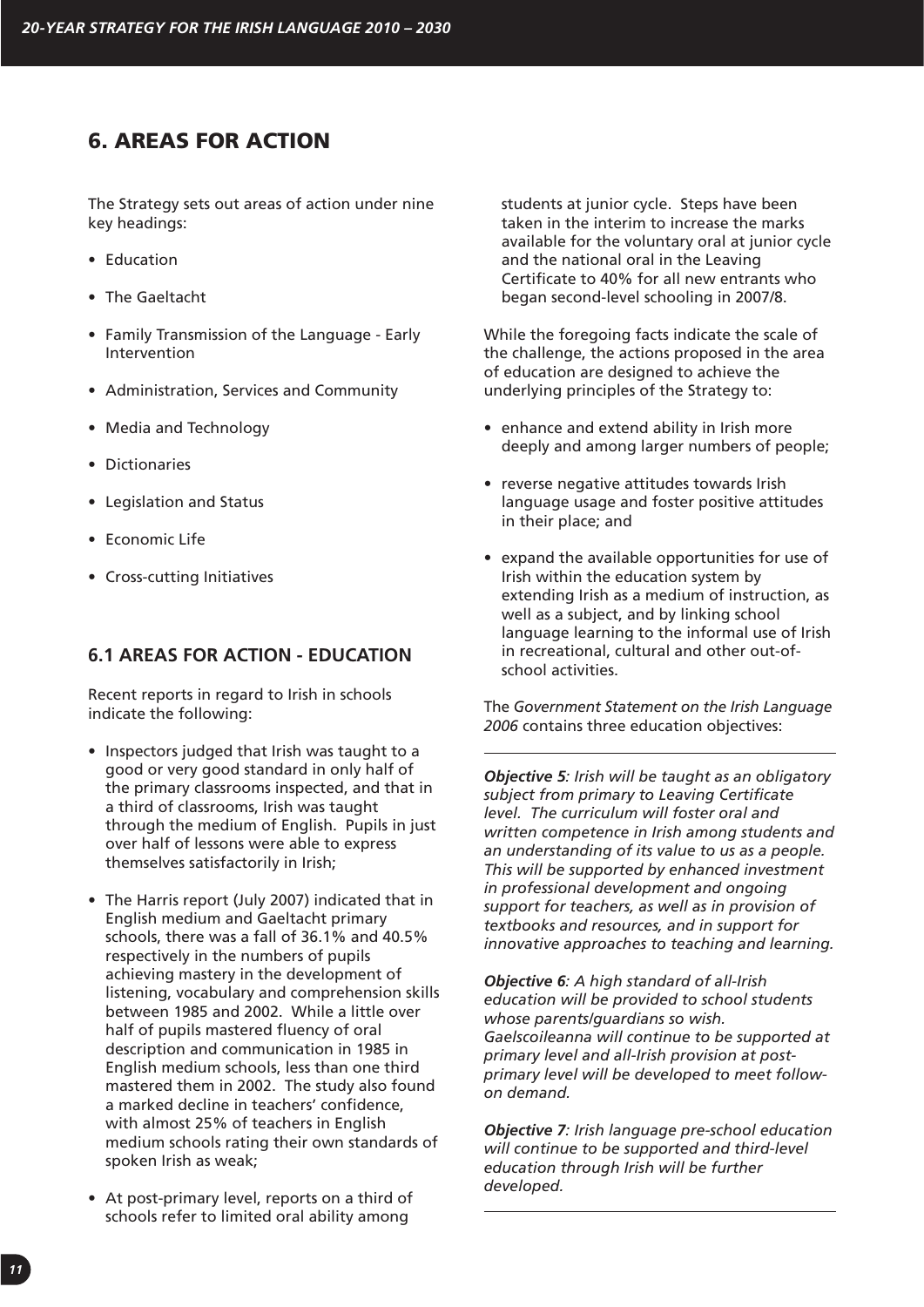# **Links to out-of-school usage**

The education system is one of the critical engines for generating the linguistic ability on which this 20-Year Strategy is premised. In formal schooling, the State can actively assist the development of the linguistic capabilities of our population. The achievement by the education authorities of a more systematic and intensive national focus on the universal learning of Irish is therefore a central goal.

The critical need to give life to the Irish language outside the classroom for the young people who study it in the formal education system is a widespread conclusion of language revitalisation efforts throughout the world. Fostering the creation of youth culture and identity, and their appropriate Irish language forms, involves providing opportunities for its natural use and creating ICT mediated networks of speakers. The education sector will work in partnership with relevant agencies in this regard.

The Department of Community, Equality and Gaeltacht Affairs, in cooperation with the Department of Education and Skills, will continue to progress the development of the Irish summer college system in the Gaeltacht. Particular emphasis will be placed on assisting the colleges and the householders that provide accommodation for language learners to maintain and increase the effectiveness and standard of the services provided. In partnership with CONCOS - the umbrella organisation for the colleges - and the households in the Gaeltacht, the Department of Community, Equality and Gaeltacht Affairs will work to ensure an Irish-speaking experience throughout, where students will come into contact with Irish as a living spoken language in everyday life. In this regard, the Department of Community, Equality and Gaeltacht Affairs will assist with the development of a family language learning experience so that networks of natural use of Irish can be promoted, with mechanisms for their continuation throughout the year. Programmes targeted at trainee primary teachers will benefit from being restructured and enhanced, and this will form part of wider reforms that the Teaching Council will be promoting in initial education courses for primary teachers.

#### **Partial Immersion**

From as early as possible in Implementation Phase II, it is proposed to move towards a situation where partial Irish language immersion will be offered to all children. This will be implemented on a phased basis in line with the progress made in strengthening teachers' competences in this area through a comprehensive investment programme of professional development for teachers. This could be delivered through the teaching of some mainstream subject matter in Irish in the infant classes, and be complemented by the preparation in Phase II of designated subject areas to be taught through Irish in the middle and upper years in primary schools. Ultimately, the aim will be that by Implementation Phase III, all students in mainstream schools undertaking the Irish language as a core subject will be offered the experience of partial immersion education in other subjects. These measures will be achieved on a phased basis, supported by investment in the upskilling of teachers. Use will be made, as appropriate, of incentives such as the GLEO (Gaeilge Labhartha san Earnáil Oideachais) award scheme to encourage schools in this area. The strategy will be supported by the development and provision of resources and materials for schools.

It will continue to be national policy to promote immersion education through Irish in all subjects other than English in Gaeltacht and Irishmedium schools (gaelscoileanna) and preschools (naíonraí).

# **National Assessment**

National assessment of aural and oral competence in Irish will be implemented at both junior cycle and senior cycle level for all recognised second-level schools. It is recognised that oral assessment at junior cycle can only realistically be achieved in the context of a model of local assessment by class teachers with external moderation. Standardised test instruments at primary level are being developed at present in Irish.

Innovations in curriculum require the development of appropriate instruments and procedures for the assessment of learning Irish. A beneficial linkage can be made with the Common European Framework of Reference for Languages (CEFRL) for defining the linguistic and communicative standards that the assessment procedures will verify.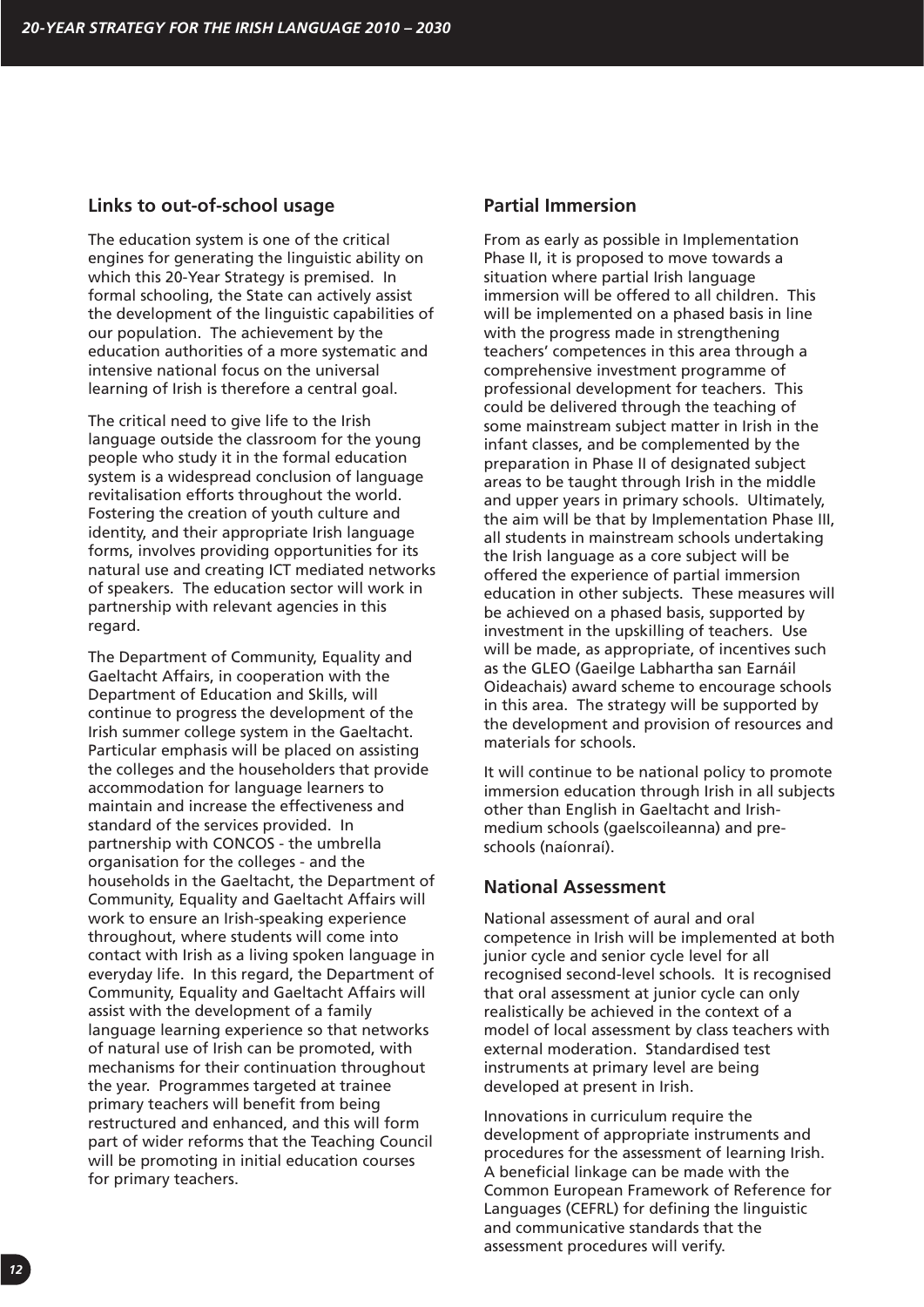# **Curriculum for teaching of Irish**

At primary level, the curriculum is relatively new and there would appear to be consensus that it is in keeping with good practice and current thinking on language teaching. In this context, there will be greater focus on more explicit articulation of the linguistic objectives at the various levels of primary schooling and the development of high-quality materials to support the implementation of the curriculum.

At primary level, a separate Irish curriculum for Gaeltacht schools and gaelscoileanna has been developed which takes into account the different developmental language requirements of students in English and Irish-medium schools. The curriculum in Irish-medium schools will be adjusted to provide for a strengthened emphasis on the role of Irish in promoting children's cognitive and affective development generally.

At post-primary level, differentiation will continue to be provided by offering Irish at three levels in the Junior and Leaving Certificates and there will be a strong emphasis on fostering oral, aural and written competence in Irish, and on ensuring a significant shift in emphasis towards Irish as a spoken language, where students can communicate and interact in a spontaneous way, and where Irish is spoken every day in schools.

A revised syllabus in Leaving Certificate Irish is being implemented in all schools for initial examination in 2012 and is designed to provide for increased oral interaction in the classroom and to allow for an increase to 40% in the marks for oral assessment. The National Council for Curriculum and Assessment (NCCA) will undertake a review of the implementation of the syllabus in the light of the experiences of the first cohort of candidates under the revised assessment system. Among the issues to be considered in that review will be the success of the syllabus in addressing appropriately the learning needs of all students, including those with a high proficiency in Irish, particularly in Gaeltacht and Irish-medium schools. If necessary, further development of the syllabus may be undertaken in the light of the findings of the review.

# **Pre-school and parental support programmes**

Pre-school and non-formal learning are important dimensions of Irish language revitalisation. All the research in this area has shown that it is easiest to acquire a new language in the earliest years. As such, it is intended that some level of pre-school Irish language education will be offered in all localities.

Childcare and pre-school facilities will be facilitated to offer an Irish language dimension and create a language-friendly environment for children, for example, through provision of supports such as Irish language DVDs geared for young children, and teaching of nursery rhymes and games in Irish. The focus, in particular, is to ensure that there is Irish-medium pre-school provision (naíonraí) in every area where there is an Irish-medium primary school, and in other areas where there is a demand.

Parents need to receive active reinforcement of their Irish literacy so that they are able to continue to support their children's increasing learning in Irish in the primary school years. Such training is important for other education and care-giving professionals and will be extended to day care workers, crèche workers and members of community associations, especially in areas where a moderate percentage of the population are Irish speakers.

# **Specialist Subject Provision**

Services in recreational education (such as visual and performing arts) outside the formal curriculum of schools will be included in local area language plans during primary school years.

# **Teacher Education**

Generating the teacher force to achieve objectives regarding competence in the Irish language is critical, as are links between schools, recreation and youth centres, clubs and activities. In this regard, it is noted that the Teaching Council, as the statutory body charged with determining standards for the teaching profession, has responsibility for the review and accreditation of initial teacher education programmes at primary and post-primary level.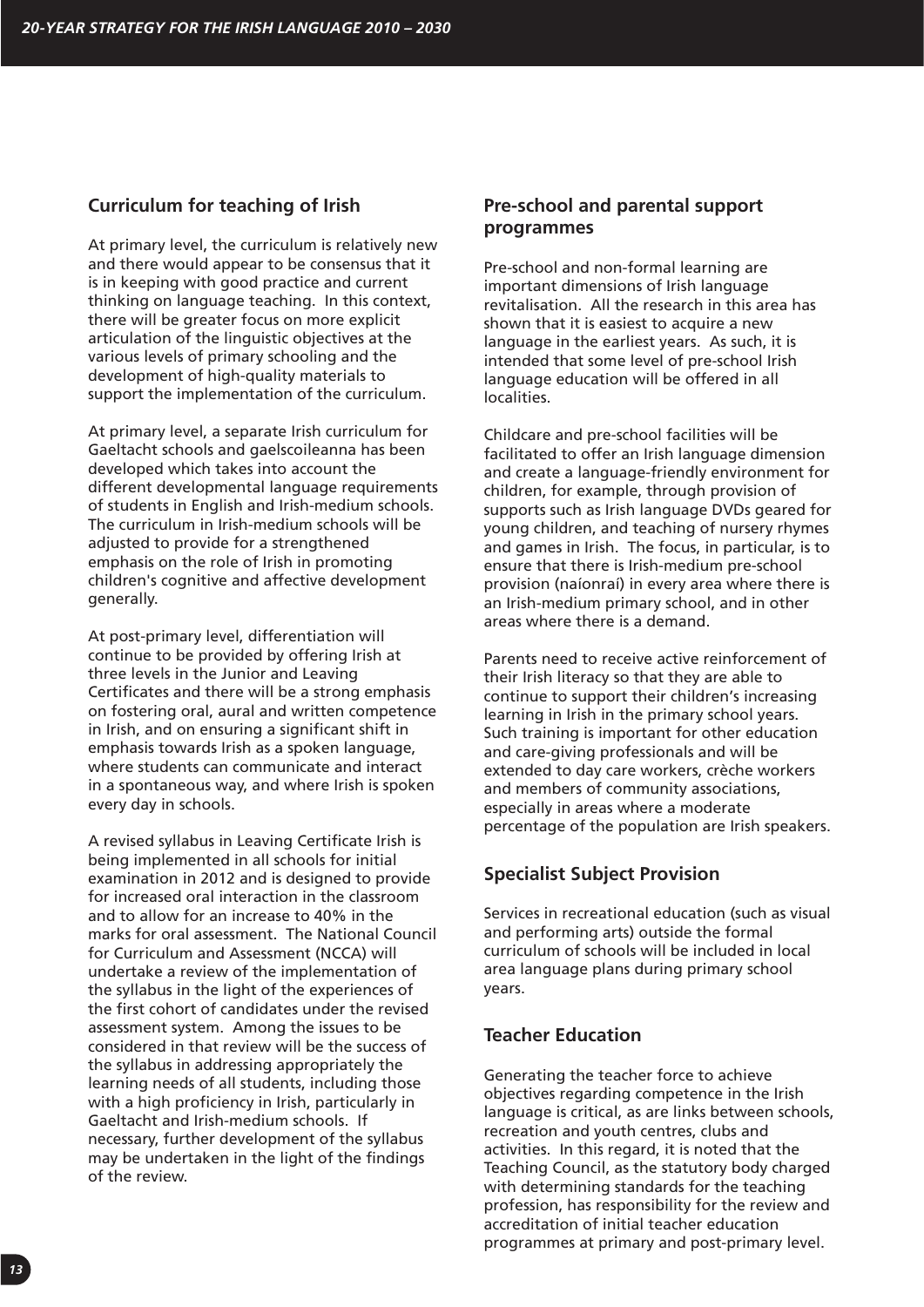The Teaching Council will be consulted with a view to implementing the two-pronged approach proposed in this Strategy to prepare the teaching force to meet the proposed objectives. To achieve Objective 5 of the *Government Statement on the Irish Language 2006*, discussions will be entered into with the Teaching Council with a view to working progressively to raise the standard of Irish language competency for teaching the subject of Irish. Specific initiatives are proposed which include the following:

# **Mainstream Education – Primary System**

In order to ensure that the professional Irish standard (Gaeilge Ghairmiúil) is achieved in all teacher education colleges, it is envisaged that the Teaching Council, as part of its aforementioned review, will strengthen and set standards for the teaching of professional Irish across all initial teacher education provision.

It is proposed that:

- Steps will be taken to encourage the use of Irish generally inside and outside the classroom;
- Other subjects of the initial teacher education programme, in addition to professional Irish, will be delivered through the medium of Irish;
- In the area of teacher education, student teachers will follow a defined programme of language teaching in the Gaeltacht. The tuition time and attendance of student teachers who attend Gaeltacht courses will also be increased;
- A new Gaeltacht scholarship scheme will be introduced for primary teachers to attend intensive courses in the Gaeltacht;
- Colleges of Education will be encouraged to put in place initiatives to attract students of high ability in Irish from Gaeltacht, Irishmedium and other schools. Up to 20% of places in Colleges of Education will be retained for students educated through Irish in Gaeltacht schools and gaelscoileanna, with students in English-medium schools also being eligible, subject to a high performance threshold in Irish in the Leaving Certificate;
- An extended Gaeltacht placement will be put in place for a significant proportion of trainee teachers in which students will follow a defined programme of language teaching;
- The Irish language and Irish-medium teaching components of the Bachelor of Education degree course will be bolstered, including the provision of intensive Irish courses as appropriate in consultation with the Teaching Council; and
- A new specialisation in Irish-medium primary teaching (partial or total immersion) will be introduced in Colleges of Education.

# **Irish-Medium Education – Primary System**

A post-graduate programme specifically targeted at the needs of Irish-medium schools will be introduced. This new post-graduate programme for a Diploma in Irish Language Education (Primary Teaching) will provide specialised skills in Irish to those who have already completed a teacher education programme.

# **Irish-Medium Education – Post-Primary System**

A new Post-Graduate Diploma in Education delivered in full through the medium of Irish will be introduced.

To further assist the realisation of Objective 5 and Objective 6 of the *Government Statement on the Irish Language 2006*, a National Centre for Irish-medium Teacher Professional Development will be established in an existing educational institution. This will be a centre of excellence, aiding and advising the Colleges of Education in preparing teachers for the entire cycle of Irish-medium schools through consultancy, professional development activities, accredited training programmes and resource development. The National Centre will work in conjunction with the Colleges of Education and mobility of professional staff between all education providers and systems and the National Centre will be encouraged. There will be a formal qualification available for all primary and secondary school teachers to support them to teach in Irish-medium schools.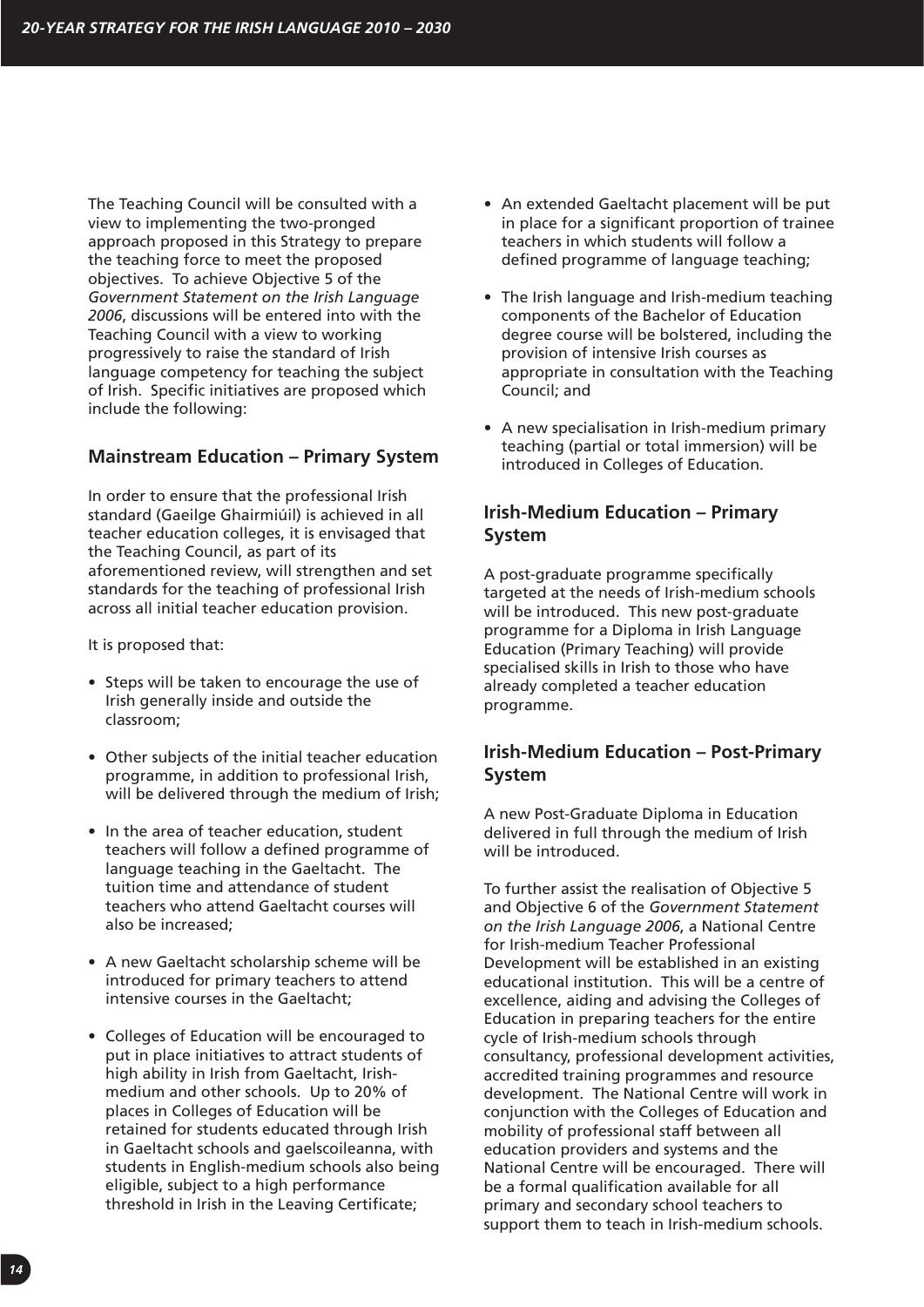This will be an attractive and desirable additional qualification for those seeking to work in Irish-medium schools and a useful indicator for employers that applicants have the necessary linguistic competency.

The new academic programmes - Batchelor of Education, Graduate Diploma in Education (Primary Teaching), and Post-Graduate Diploma in Education - as well as the operation of the National Centre for Irish-medium Teacher Professional Development will be offered for open public competitive tendering among the relevant existing educational institutions.

The professional development opportunities identified above will be supplemented by significantly increased investment in the provision of short cycle and on-line professional development options for serving teachers provided through the curriculum support services and the Education Centre network at primary and post-primary level.

In further support of these measures to augment the position of the language in the education system at all levels, special recognition will be given to schools where there is good practice in teaching Irish. A wide range of textbooks, new technology materials and resources to support the teaching of Irish and teaching through Irish will be developed and provided.

A scholarship scheme for children from disadvantaged areas to attend courses in the Gaeltacht, as well as funding for Irish summer colleges throughout the country, will be provided.

The arrangements for exemption from studying Irish in schools will be reviewed to ensure that exemptions are based on objective language criteria.

### **Higher-Level Education in Ireland**

University level and non-university adult programmes in Irish will continue to be supported and developed and professional specialisations provided.

In furthering the development of third-level education through Irish, the Government will take the following into account:

- There has been significant recent investment by the Department of Community, Equality and Gaeltacht Affairs and Údarás na Gaeltachta in this sector both inside and outside the Gaeltacht, including in particular support for Acadamh na hOllscolaíochta Gaeilge in NUI Galway and Fiontar in Dublin City University; and
- There is an existing statutory framework for third level education in Irish, including the obligation on the Higher Education Authority (HEA) under the Higher Education Act 1971 to: "bear constantly in mind the national aims of restoring the Irish language and preserving and developing the national culture and shall endeavour to promote the attainment of these aims". This is further strengthened in section 12 of the Universities Act 1997, which provides that the objectives of all universities include "[promotion of] the official languages of the State, with special regard to the preservation, promotion and use of the Irish language and the preservation and promotion of the distinctive cultures of Ireland". The special role of NUI Galway in the provision of third-level programmes through the medium of the Irish language is recognised in the University College Galway (Amendment) Act 2006.

Third-level education through the medium of Irish needs to be of high quality and delivered in a strategic and coordinated way to ensure:

- opportunities for students to avail of significant periods of placements/study in the Gaeltacht to enrich their command of the language in an environment where it is the normal spoken language;
- diversification in the range of disciplines offered, with a particular focus on market requirements for people competent in Irish;
- an output of highly qualified graduates with specific skills needed to serve the national and EU status of Irish;
- development of particular specialisation in each college and restriction of duplication of provision to no more than one or two locations;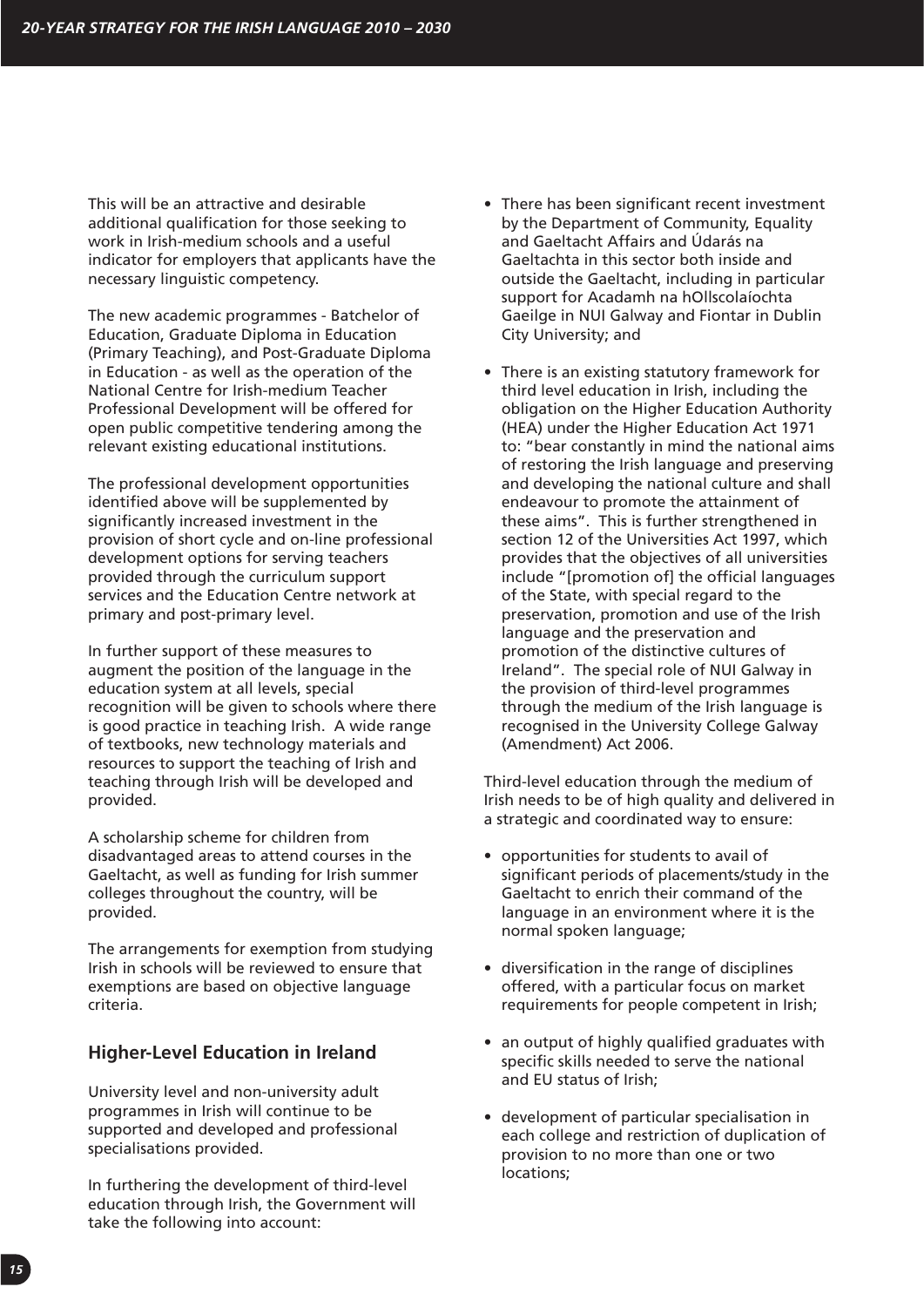- value for money and quality assurance in research and teaching, also avoiding duplication or fragmentation; and
- development of courses and accreditation in Professional Irish for as many professions as possible.

Funding will be provided to enable the Higher Education Authority to put in place a specific programme to strategically develop this sector.

The accessibility of Irish language classes and activities and the creation of an atmosphere on campus, which recognises that the language is an integral part of college social as well as academic life, is important to normalisation of its use. Third level institutions have an important role in influencing whole of life language choice and use among students and in supporting local language initiatives in the wider community and will be encouraged to do so.

# **Adult Language Learning**

Additional opportunities will be afforded to adults interested in learning the language or in increasing their ability to speak Irish. An accredited adult Irish language learning programme, catering for all levels, will be recognised as the agreed national Irish language-learning programme.

To foster excellence at a high academic level in the study of Irish, the Government will build on the work of the Dublin Institute of Advanced Studies and the universities in the development of research and teaching of Celtic Studies and strengthen Ireland's position as a world centre of excellence in this discipline.

# **Advice and Support Services**

Information and resource materials will be produced for various categories of school professionals such as speech therapists, guidance counsellors, careers advisors and others promoting the benefits of bilingualism (and especially of Irish language learning). Specific advice will be addressed to the following groups:

• **Children whose first language is Irish and/or children attending Irish-medium schools.** It is important that all professional and paraprofessional staff consistently support the

maintenance of Irish. These professional groups will be made aware of the vast literature supporting the intellectual, speech, and career benefits of bilingualism. Specific advice will be offered to support the bilingual needs of children with special needs.

- **Children whose first language is English and/ or children attending English-medium schools.** Similarly for such children, school staff concerned with special needs will be provided with information supporting the intellectual, speech and career benefits of bilingualism and specifically the advantages of learning and using Irish.
- **Immigrant children in Ireland.** Newly-arrived immigrant children in Ireland will also be afforded the opportunity to participate in all Irish language activities and specific attention will be paid to their language learning needs.

# **Education in the Gaeltacht**

All the above measures apply equally to the Gaeltacht. In addition to these, the Government acknowledges the specific difficulty of accommodating the needs of pupils with diverse linguistic abilities in Gaeltacht schools. This can be complicated further depending on the status of the Irish language within the school community. It is acknowledged that teaching resources are a major issue for Gaeltacht schools, both at primary and secondlevel. It may be noted that, with investment by Foras na Gaeilge and An Chomhairle um Oideachas Gaeltachta agus Gaelscolaíochta (COGG), there has been a considerable improvement in the availability of teaching resources in Irish, although there needs to be sustained investment in this area. The needs in this area apply also to gaelscoileanna. In addition, there is a critical need to provide resources for Irish in English-medium primary schools.

At the same time, the Government is fully aware of the importance of the education system in the maintenance of the language in the Gaeltacht and this objective was encompassed in the Education Act 1998. In addition to those initiatives already outlined, the Government has decided to progress a number of actions in the Gaeltacht as part of this Strategy: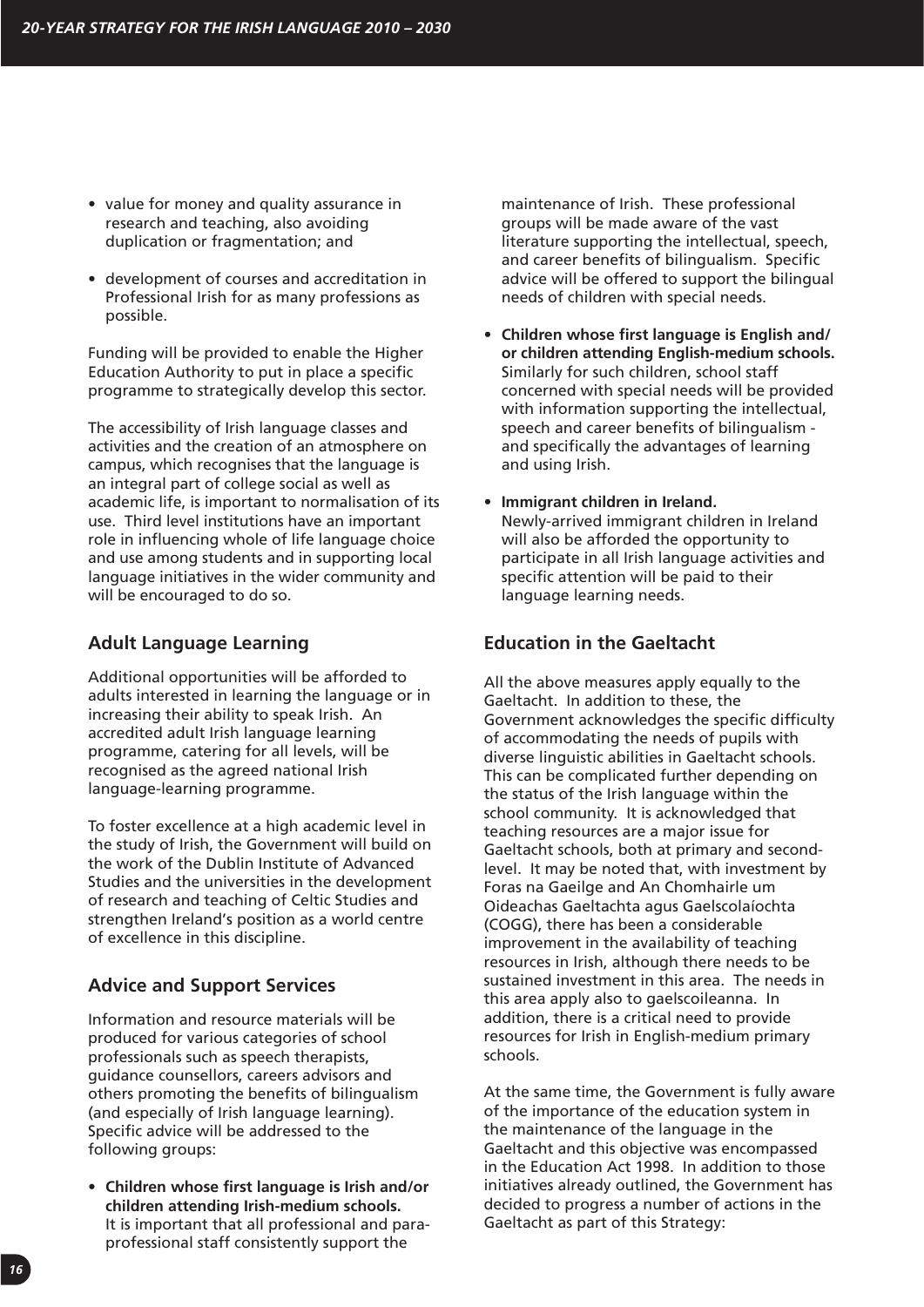- A review of the Gaeltacht scholarship scheme operated by the Department of Education and Skills will take place with the aim of increasing its effectiveness as an Irish language support mechanism;
- Measures will be taken to progress the development of the Irish language education resource centre in Baile Bhuirne, Co Cork;
- A new language acquisition unit at primary level will be developed in each of the three main Gaeltacht regions;
- Provision will also be made for intensive summer/evening courses in Irish for postprimary pupils in the Gaeltacht who need additional support;
- Designated inspectors will continue to be deployed by the Department of Education and Skills for Gaeltacht schools and for gaelscoileanna;
- The present approach to Gaeltacht Summer Colleges will be reviewed with a view to more coherent State involvement in the regulation and development of these colleges, increasing the effectiveness and standard of the services provided, and ensuring an improved and more consistent curriculum design process;
- It will continue to be national policy to promote immersion education through Irish in all subjects other than English in Gaeltacht and Irish-medium schools and in pre-schools (naíonraí);
- A review of immersion provision at postprimary level in Irish-medium schools (gaelscoileanna) and in the Gaeltacht will be carried out;
- Schemes operated by the Department of Community, Equality and Gaeltacht Affairs which support the education system in the Gaeltacht (such as supports for Irish language assistants and other supports in Gaeltacht schools, as well as the system of home visits for linguistic support purposes) will be strengthened in consultation with the Department of Education and Skills;
- All Gaeltacht students will continue to have the opportunity to receive their education through the medium of Irish. The Department of Education and Skills, in consultation with the Department of Community, Equality and

Gaeltacht Affairs, will examine and implement suitable arrangements for such provision in the varying circumstances of each Gaeltacht area; and

• Appropriate structural arrangements will be made, in the context of any review of VEC structures nationally, for the provision of all-Irish secondary school education throughout the State, including in the Gaeltacht, and to ensure that all staff in Irish-medium schools are capable of carrying out their daily business through Irish and that an integrated approach is taken to the provision of back-up, support and advisory services to Irish-medium schools so that such services are provided in Irish where possible. Educational supports such as Irish language textbooks and audiovisual material will be made available to such schools.

# **Establishment of Schools**

The Education Act 1998 places specific obligations on the system to contribute to the realisation of national policy and objectives in relation to Irish, to the maintenance of Irish as the primary community language in Gaeltacht areas, and to promoting the language and cultural needs of students having regard to the choices of their parents.

The promotion of the Irish language has been an important aim of successive Irish Governments and the Department of Education and Skills has responded to the increased demands for Irish-medium schooling in recent years. At primary level, this is evidenced in the increased numbers of gaelscoileanna established outside Gaeltacht areas. Since 2005, a total of 17 new gaelscoileanna have been recognised by the Department to give a total of 138 recognised Irish-medium primary schools. At post-primary level, the number of gaelcholáistí (Irish-medium second-level schools) has grown to 45 (of which 13 have been established since 2000) and this provision is supplemented by 10 aonad (specialised Irish-medium units attached to an existing second-level school) and 10 sruth (stream or Irish-speaking class within an Englishmedium school). Both the aonad and sruth structure facilitate the provision of Irish-medium education in cases where there is significant demand for education in Irish but where this demand would be insufficient for an independent Irish-medium school.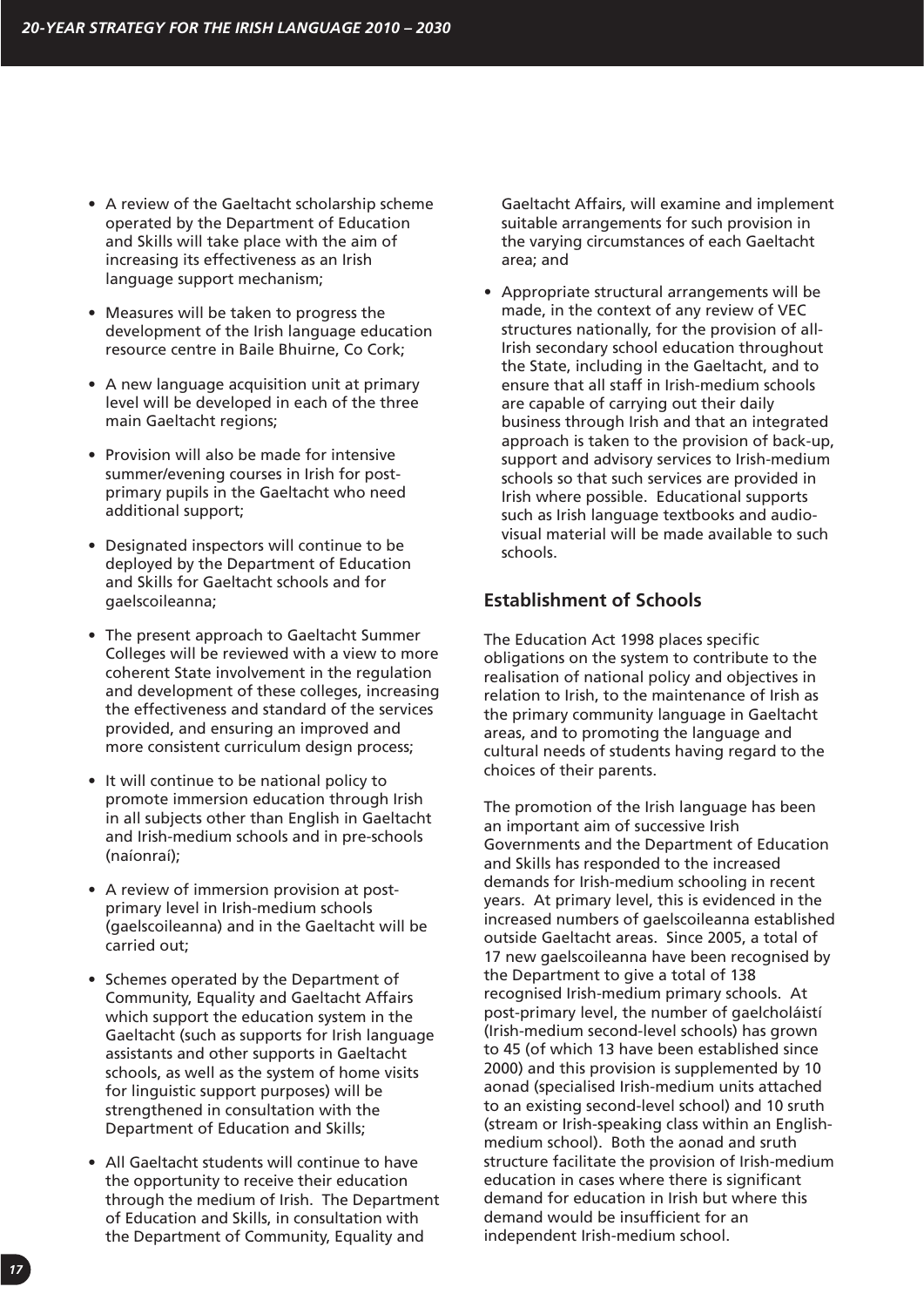The population increase over the past ten years or so has resulted in a requirement to provide significant additional school places in some areas of the country and this increase is expected to continue in the short to medium term. There are increasing demands for diversity of provision of school type, including Irish-medium education, distributed throughout the country in areas of both static and growing population. These growing demands have required a revision of the procedures for the recognition of new primary schools. Pending the outcome of the review, the Department of Education and Skills has had to adopt an interim strategy whereby it is only allowing new primary schools to be established to cater for demographic growth in order to deliver on the overall priority that every child has a school place available to them. The review, which is well advanced, is being undertaken by the Commission on School Accommodation and all the education partners are involved. The outcome of the review will result in the consideration and adoption of new arrangements for the recognition of new primary schools. The demands to extend the provision of Irish-medium education at primary level will be considered in the context of the new arrangements for the recognition of new schools being put in place.

At post-primary level, new arrangements for the recognition of second-level schools were established in July 2010. These provide for a new framework involving the setting out of clear criteria against which new second-level school applications are to be assessed. These criteria envisage that new schools will only be established where there is demographic demand and that new schools will typically be in a size range of 800 to 1000 pupils. The criteria also set out that a lower threshold of 400 will apply for gaelcholáistí having regard to the alternative of establishing an aonad within a school.

# **An Chomhairle um Oideachas Gaeltachta agus Gaelscolaíochta (COGG)**

An Chomhairle um Oideachas Gaeltachta agus Gaelscolaíochta will play a key role in the implementation of the Strategy in the education sector working in collaboration with existing agencies. The Council will be

appropriately staffed and resourced to carry out its existing remit:

- to plan and co-ordinate the provision of textbooks and aids to learning and teaching through Irish;
- to advise the Minister on policies relating to the provision and promotion of education through the medium of Irish in recognised schools generally and in schools located in a Gaeltacht area;
- to provide support services to those schools through the medium of Irish;
- to conduct research into any or all of these matters; and
- to plan and co-ordinate the provision of textbooks and aids to the learning and teaching of Irish and to conduct research into and to advise the Minister on strategies which have as their objective the enhancement of the effectiveness of the teaching of Irish in recognised schools and centres for education.

The role of COGG will be strengthened to reflect the need to address various issues particular to the teaching and learning of Irish in schools operating through the medium of Irish, both inside and outside the Gaeltacht and the teaching of Irish in all recognised schools. COGG will play a strong role in directly advising Irish-medium schools on best practice in the provision of education through the medium of Irish.

With regard to the larger issue of the specific needs of Gaeltacht and Irish-medium schools, a high-level group will review existing policies and explore possible changes, including the development of a new policy for Gaeltacht and Irish-medium schools. Other possible functions for COGG will also be considered in the context of these discussions.

The high-level group will have representation from relevant stakeholders, including the Department of Education and Skills, the Department of Community, Equality and Gaeltacht Affairs, An Chomhairle um Oideachas Gaeltachta agus Gaelscolaíochta, Foras na Gaeilge and the new Irish Language and Gaeltacht Authority.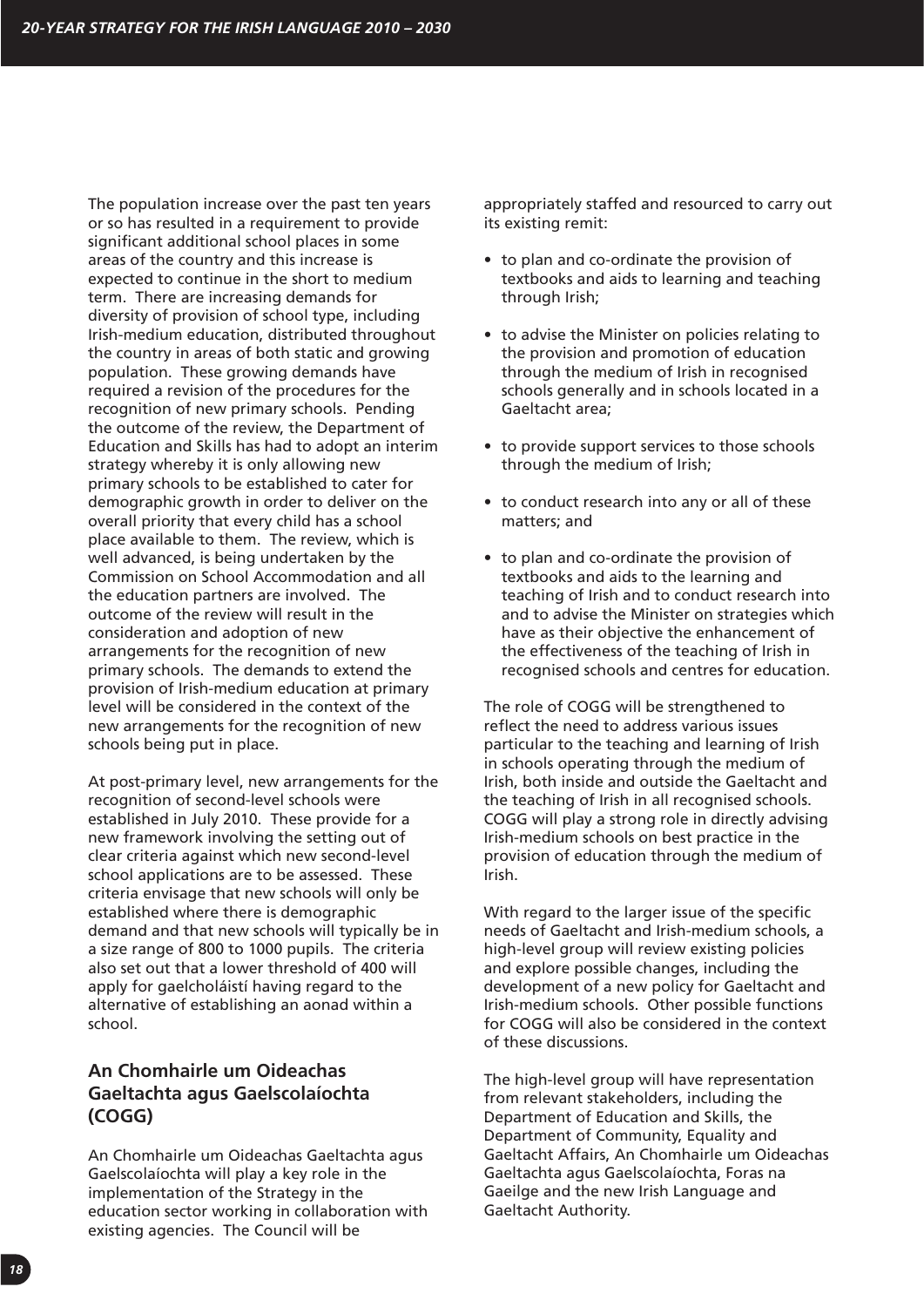# **Third-Level Irish Courses Abroad**

In 2006 the Department of Community, Equality and Gaeltacht Affairs established a dedicated fund to support the development of Irish language courses in third-level institutions overseas. The objectives of the fund are to promote and foster goodwill for the Irish language and indeed for Ireland and Irish culture in general across Europe, North America and Canada and to provide a platform from which the Irish language can be assessed and showcased as an international language. This increases awareness of the Irish language and culture outside of Ireland and leads to links between Ireland and the countries in which these institutions are located, resulting in positive long-term impacts on the language. It also provides an excellent opportunity to present the Irish language to the academic community worldwide and gives the Irish language equal status to other European languages being taught abroad. In addition, many students who study Irish in their own countries continue their studies here in Ireland and as a consequence students from all over the world attend courses in the Gaeltacht. This results in bonds of friendship and a lifelong interest and understanding of the rich language and culture of this country.

Currently over 30 third-level colleges and universities in the USA, in European countries and further afield are actively providing Irish language and Celtic Studies' programmes within their own institutions.

These measures by the Department of Community, Equality and Gaeltacht Affairs to support the teaching of Irish overseas (including the joint programme with the Fulbright Commission and the Ireland Canada University Foundation) will be maintained as a vehicle to expand the teaching and learning of Irish in universities outside Ireland.

# **6.2 AREAS FOR ACTION - THE GAELTACHT**

In its *Government Statement on the Irish Language 2006*, the Government affirmed its policy to strengthen the Gaeltacht as an Irishspeaking community and ratified Government support for the Gaeltacht. The Statement contains three objectives that refer to the Gaeltacht:

*Objective 3: The Irish language community inside and outside the Gaeltacht will be given encouragement and support to transmit Irish to the next generation as a living household language. Towards this end, a wide range of services in Irish will be provided.* 

*Objective 4: The Gaeltacht will be given special support as an Irish-speaking area.*

*Objective 11: In order to promote Irish nationally and to strengthen it in the Gaeltacht, the work being done by the Department of Community, Equality and Gaeltacht Affairs and by agencies under its aegis will continue to be reinforced.*

The *2007 Comprehensive Linguistic Study of the Use of Irish in the Gaeltacht* recommends that the main strategic focus of language policy in the Gaeltacht should be on supporting and empowering future generations of young Gaeltacht parents to raise their children through Irish. The Study reinforces in particular the importance of maintaining and increasing the proportion of active Irish speakers in Gaeltacht areas.

It is against this background that the major changes outlined in this Strategy are being implemented by Government. The development of a comprehensive language planning system at community level in the Gaeltacht is central to the strategy that will be put in place to ensure that Irish survives as the community language in the Gaeltacht.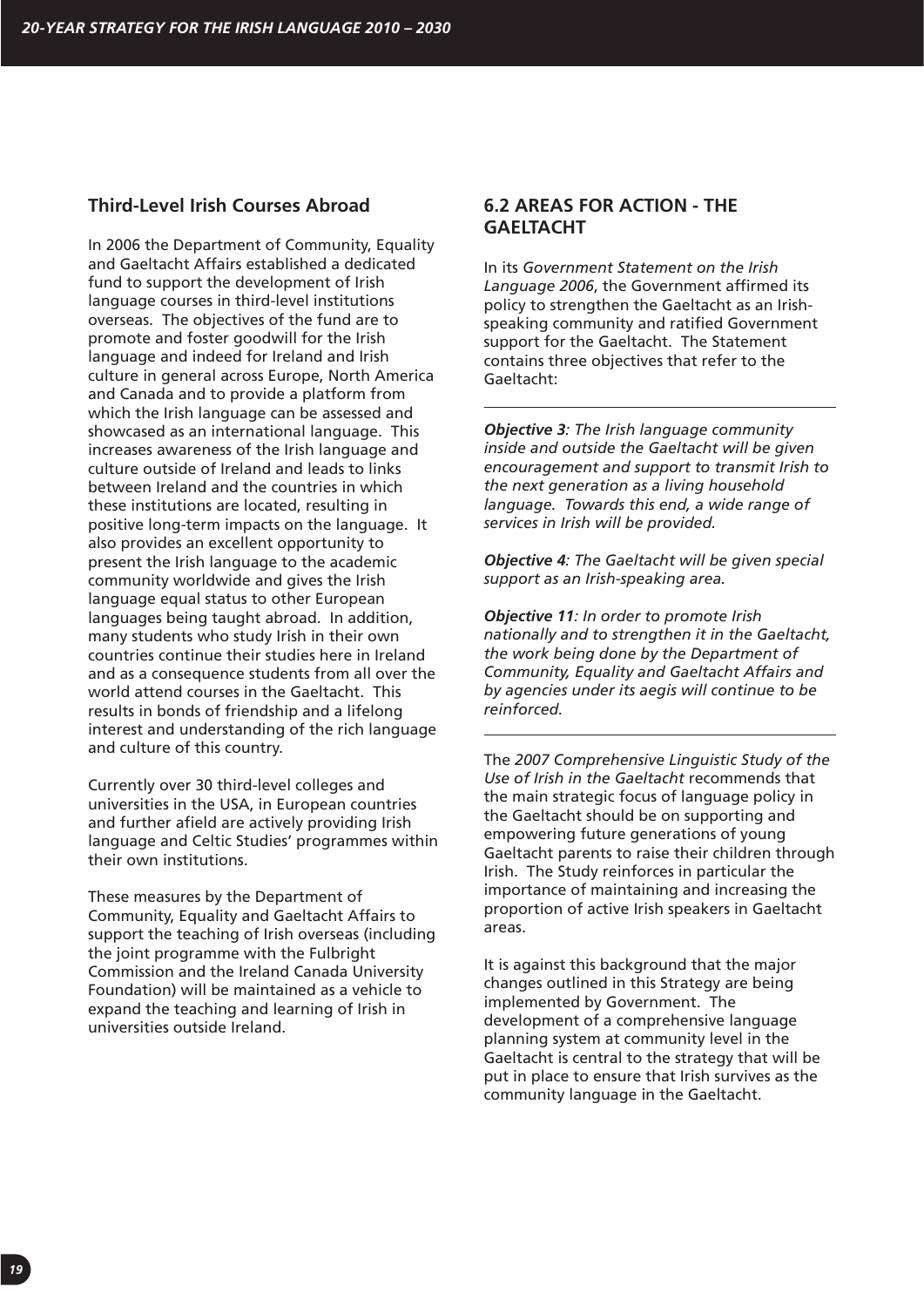# **Linguistic status of Gaeltacht communities – new legislation**

The Government accepts the broad thrust of the recommendations in the *Comprehensive Linguistic Study of the Use of Irish in the Gaeltacht* with regard to Gaeltacht status being based on linguistic criteria. This will be given statutory status through a new Gaeltacht Act. The legal definition will be broadly based on the criteria outlined in the Study with some fundamental modifications.

As already referred to, an Irish Language and Gaeltacht Authority with responsibility for Irish language matters throughout the State will be established. Its headquarters will be in the Gaeltacht and it will assume responsibility for relevant functions currently performed by Údarás na Gaeltachta, as well as other State and non-Governmental organisations, as appropriate. Legislation will be prepared in 2011 for the establishment of this Authority. Regard will be had to both its Gaeltacht and wider national remit. The need for expertise in the area of minority language planning will also be addressed when establishing its governing structure. The new authority, Údarás na Gaeilge agus na Gaeltachta, will retain the functions currently carried out by Údarás na Gaeltachta, including an enterprise function.

For language planning and implementation purposes, the various types of language maintenance and strategic interventions (including integrated language plans) will be based on the identified linguistic needs of the various communities with the intention of increasing the numbers of daily Irish speakers.

In the case of majority Irish-speaking communities, the emphasis will be on protecting and strengthening these strong language communities by ensuring the linguistic sustainability of Irish as the community language of these regions. In the case of other Gaeltacht regions where daily Irish speakers are a significant minority, the emphasis will be on strengthening the Irish language community networks that continue to exist there.

Communities that cannot comply with the criteria in the new legislation will be afforded a period of two years to develop plans to ensure that they maintain their status as Gaeltacht communities. Communities who fail to develop

acceptable sustainable plans within the twoyear period will no longer be included in the Gaeltacht.

Plans will be reviewed every seven years and areas that do not achieve the linguistic criteria for the Gaeltacht set down in the new Act will cease to have Gaeltacht status. New areas may also be included in the Gaeltacht if they meet the linguistic criteria laid down in the new Act.

# **Language Planning in the Gaeltacht**

Under the new Act, a language planning process will be instigated whereby a language plan will be prepared at community level for each Gaeltacht district. These plans will integrate the approach in relation to linguistic issues, education, physical planning, and social and community development. Community co-operation and participation will be critical. Resources will be made available to implement the language plans.

These plans will be first and foremost languagecentred, incorporating all aspects of community life in these districts. In order to address the threat to the sustainability of the Gaeltacht as a linguistic entity, priority will be given to language planning activities necessary to stabilise the position of Irish as the community language. These language plans will comprise activities/plans under the following headings:

- Education Planning;
- Family Support Services, including childcare services, pre-school services, language advisory services for families, after-school services, networks for Irish-speaking parents and children, pre-marital and ante-natal advice services, language awareness programme for families, speech therapy and psychological services, and public health services;
- Youth Services, including the promotion of language awareness among the young in the Gaeltacht, Gaeltacht Summer Colleges and camps;
- Local Government Services;
- Local and Physical Planning, including infrastructural development, economic development, housing and settlement policy;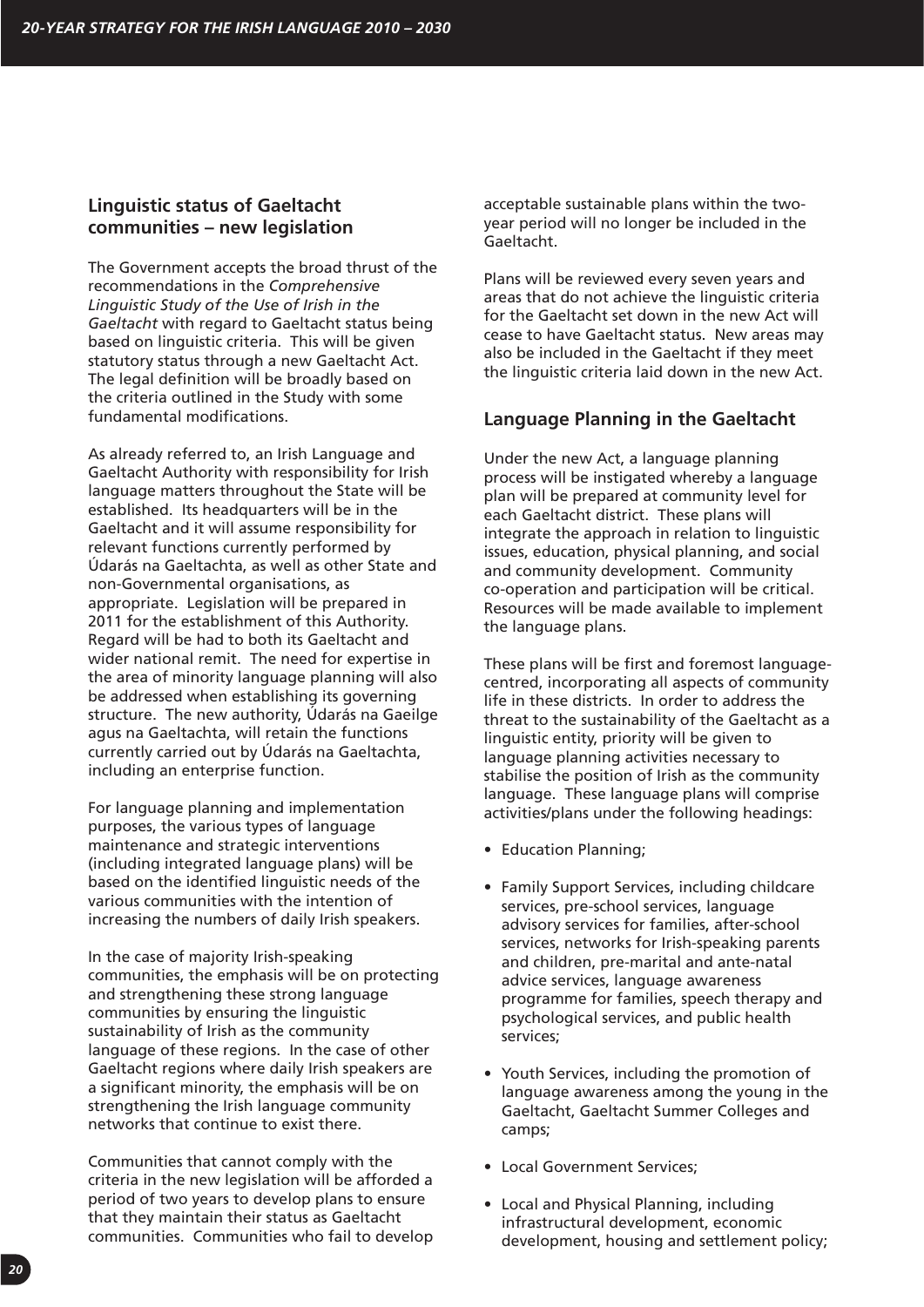- Community Development;
- Planning for economic, industrial and local business development, including the promotion of language awareness among business service providers in Gaeltacht districts;
- Development of Cultural/Educational Tourism;
- Religious Services;
- Care for the elderly;
- Care of children with special needs;
- Health Services; and
- Sport.

Future State expenditure on the language in the Gaeltacht will be determined by reference to its linguistic impact and particular priority will be afforded to linguistic supports for families and young people so as to ensure the continued transmission of the language from generation to generation.

Particular emphasis will be placed on the promotion of an Irish language youth culture in the Gaeltacht, which will see further development of Gaeltacht youth services and a linkage through the Gaeltacht Summer Colleges with national youth organisations.

The State will also develop a comprehensive set of supports for Irish-speaking families in the Gaeltacht in consultation with parents of young children and infants, and expectant parents.

# **Planning and Development in the Gaeltacht**

The Department of Environment, Heritage and Local Government will prepare extensive planning guidelines to assist local authorities with regard to the implementation of the Planning and Development Act in the Gaeltacht so as to ensure the protection of the unique linguistic identity of the Gaeltacht.

In recognition of the need for greater collaboration between national and local government and between various sectors in delivering a more integrated efficient service, the Department of Environment, Heritage and Local Government, in co-operation with the Department of Community, Equality and Gaeltacht Affairs and City and County Managers, will aim to develop new shared services with appropriate and specialised expertise for all Gaeltacht areas in the planning arena.

Gaeltacht area plans will have the same status as town plans. As well as being approved by the local authority, Gaeltacht area plans will be approved by the proposed new Irish Language and Gaeltacht Authority to ensure adequate input from the perspective of the sustainability of the language into the plans.

# **Delivery of services to Gaeltacht communities**

As many non-language services as is practicable will be delivered in the Gaeltacht by the Department of Community, Equality and Gaeltacht Affairs and the Irish Language and Gaeltacht Authority, in recognition of their focused ability to deliver services through Irish.

# **6.3 AREAS FOR ACTION – FAMILY TRANSMISSION OF THE LANGUAGE – EARLY INTERVENTION**

The actions proposed in the area of family transmission of the language are of critical importance. The *Government Statement on the Irish Language 2006* contains the following objective in this area:

*Objective 3: The Irish language community inside and outside the Gaeltacht will be given encouragement and support to transmit Irish to the next generation as a living household language. Towards this end, a wide range of services in Irish will be provided.* 

Language transmission in the family is a crucial element in the language planning process and a vital building block in the efforts to increase the number of fluent speakers.

Language transmission within the family is increasingly being recognised worldwide as one of the key issues which need to be explored if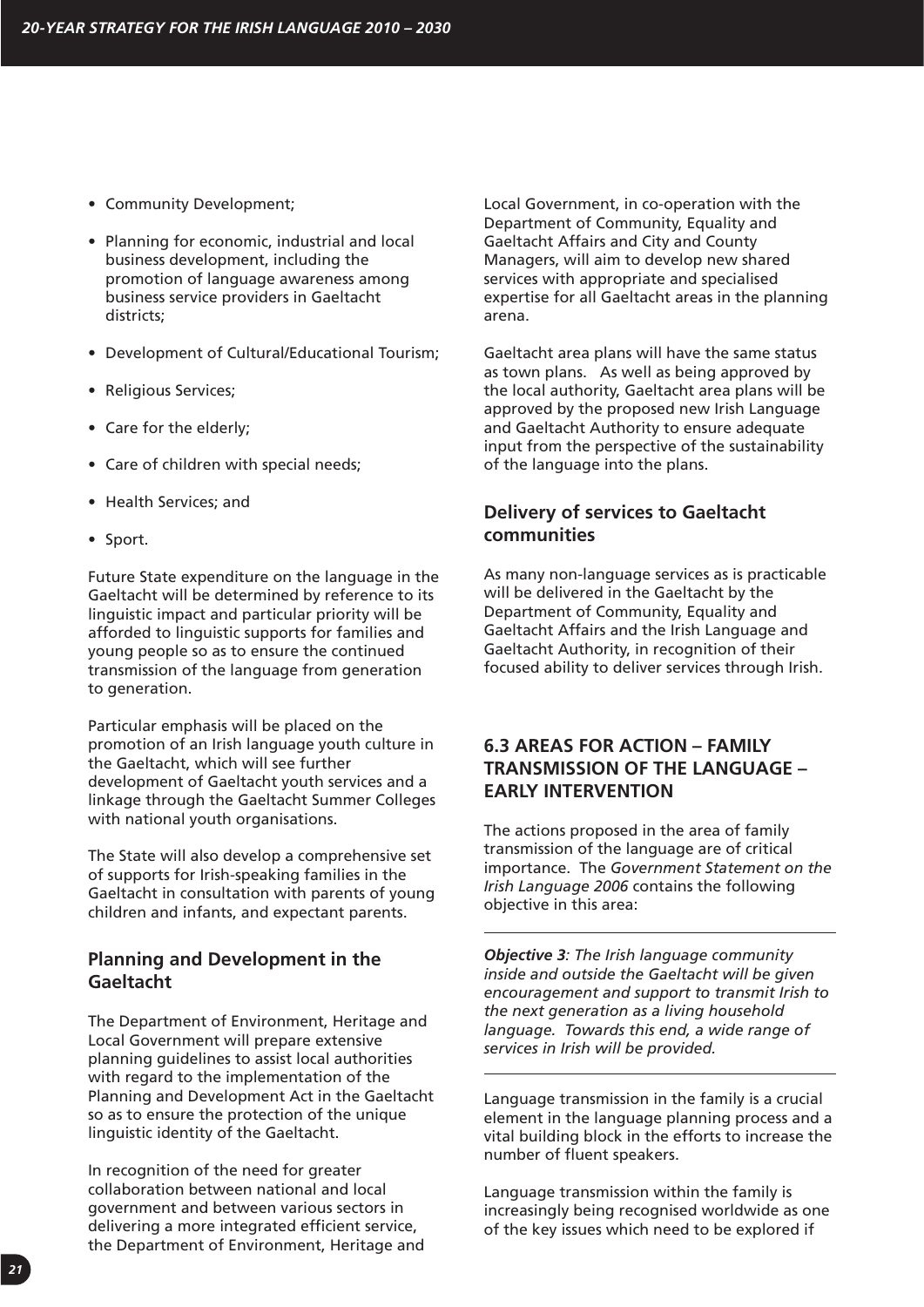lesser-used languages are to survive. Families where parents speak Irish need advice and guidance on how to raise their children as balanced bilinguals, especially if only one parent speaks the language.

The home, family and neighbourhood - this stage of daily, informal, oral interaction between grandparents, parents and children - is crucial to the maintenance of Irish as a living language. The family is the building block of such transmission. Above all, it is in the family that a deep bond with language and language activities is fostered, shared and fashioned into personal and social as well as cultural and linguistic identity.

Parents may not fully understand the economic, employment and educational advantages of speaking Irish to their children. Therefore, the proposed interventions in this area are partly about encouraging and supporting parents to raise their children bilingually, and partly about providing factual information and raising awareness of the inherent advantages to the child's development of speaking more than one language.

The aim of State supports in the promotion of language transmission in the family will therefore be to:

- provide advice, guidance and support for families where Irish is spoken in the home; and
- promote a greater understanding of practical bilingualism in a family environment.

In practical terms this will entail:

- raising awareness among parents, prospective parents and the public at large of the advantages of bilingualism;
- supporting the changing of language patterns of families where one parent speaks Irish, in order to increase the number of children who speak both Irish and English in the home; and

• bringing the message of the advantages of bilingualism into the mainstream work of the health and social services' providers who give advice to new parents.

There is considerable experience in other jurisdictions, including Wales and the Basque Country, of supporting families raising children with two languages. Building on experiences in Ireland, particularly in supporting networks of Irish-speaking families and providing language support for children in Gaeltacht schools, and on international best practice, a range of practical measures will be put in place to support the transmission of Irish in the family:

- The Language Assistants' Scheme operating in Gaeltacht schools will be extended to all Irishmedium schools;
- Enhanced support for networks of Irishspeaking families will be provided at a local level;
- Programmes to assist grandparents and other older people to pass the language on to the new generation will be supported;
- Targeted language learning opportunities will be put in place to assist families where only one parent speaks Irish;
- The Gaeltacht Summer Colleges will place more emphasis on family language learning experiences so that networks of natural use of Irish can be promoted with mechanisms for their continuation post-Summer College in families and among friendship groupings;
- Awareness of the advantages of bilingualism in the mainstream work of health and social care professionals that work with young families will be raised; and
- The functions of county childcare committees for the Irish language crèche/playschool sector throughout the State will be discharged in future through the new Irish Language and Gaeltacht Authority.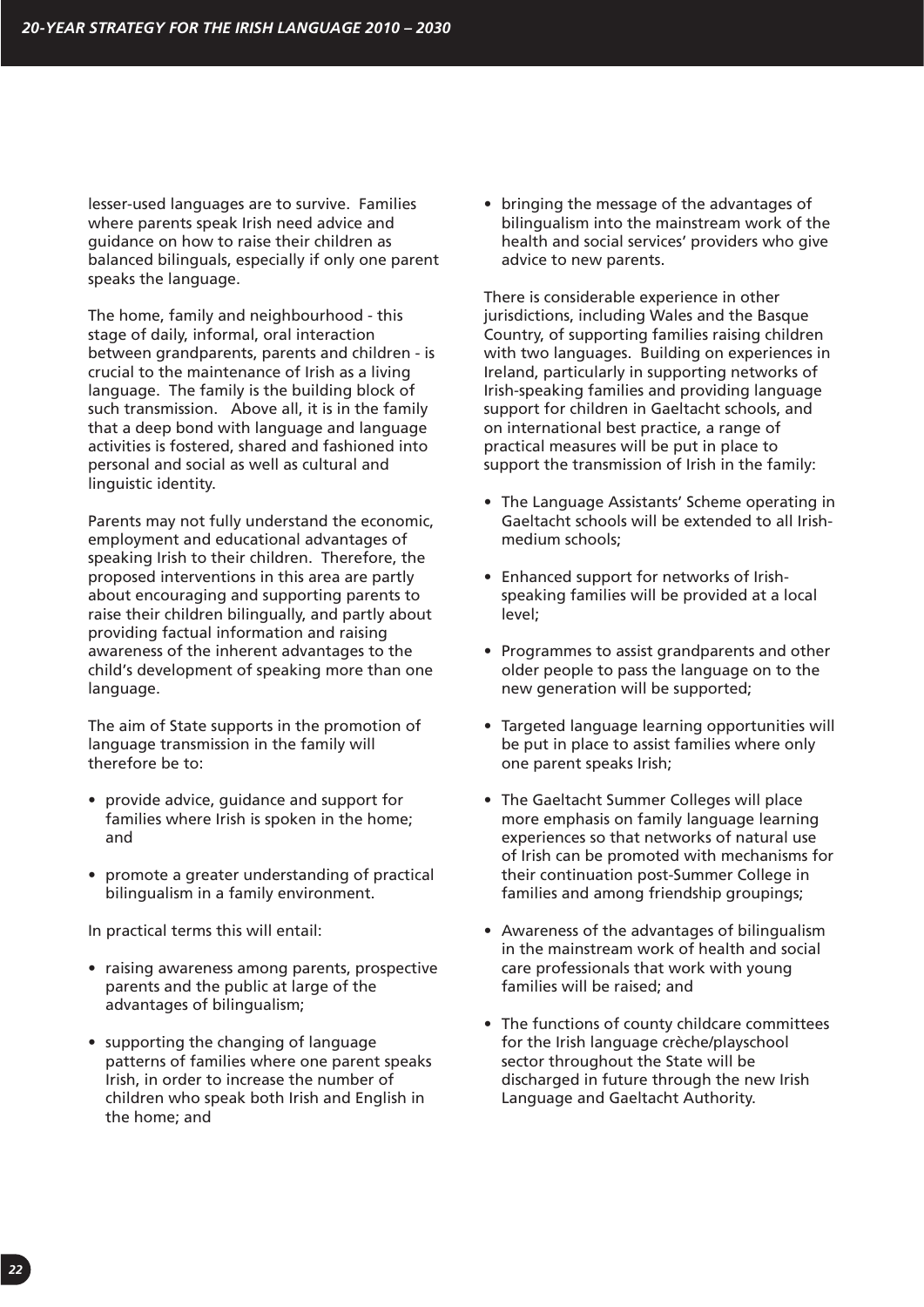# **6.4 AREAS FOR ACTION - ADMINISTRATION, SERVICES AND COMMUNITY**

The actions proposed in the area of administration, services and community are designed to support achievement of ability, opportunity and attitudes conducive to the expansion of Irish. The *Government Statement on the Irish Language 2006* contains five objectives related to these areas:

*Objective 3: The Irish language community inside and outside the Gaeltacht will be given encouragement and support to transmit Irish to the next generation as a living household language. Towards this end, a wide range of services in Irish will be provided.* 

*Objective 8: The State will continue to support Foras na Gaeilge in the context of the British-Irish Agreement Act 1999.*

*Objective 11: In order to promote Irish nationally and to strengthen it in the Gaeltacht, the work being done by the Department of Community, Equality and Gaeltacht Affairs and by agencies under its aegis will continue to be reinforced.*

*Objective 12: The use of the Irish language by An Garda Síochána and the Defence Forces will be continued and developed.*

*Objective 13: The Government recognises the vital role of the Irish language voluntary sector and will continue to support it.*

# **Structural Changes**

A number of significant structural changes are to take place:

- New legislation will be introduced for the establishment of the new Irish Language and Gaeltacht Authority with national responsibility for Irish language matters throughout the State;
- Foras na Gaeilge will continue to be supported in providing resources and supports to the language on an all-Ireland level;
- A further category of language community will be recognised in the new legislation to allow for targeted initiatives to develop new language communities/networks outside the Gaeltacht. These will be predominantly in urban communities that have achieved the essential critical mass of community and State support for the Irish language;
- In recognition of the need for greater collaboration between national and local government and between various sectors in delivering a more integrated efficient service, the relevant players will co-operate in aiming to develop new shared services with appropriate and specialised expertise for all Gaeltacht areas in the planning arena; and
- The feasibility of the new Irish Language and Gaeltacht Authority carrying out, on an agency basis, functions through Irish for other public bodies, both inside and outside the Gaeltacht, will be considered.

### **Measures for Irish in the Public Service**

Language awareness and language training programmes need to be developed and strengthened so that a higher proportion of public service staff are truly functional in Irish and can deliver services in Irish to customers who seek them. The Department of Finance and the Public Appointments Service will devise appropriate arrangements to increase the cohort of public servants who are functional bilinguals. These arrangements will be put in place over time, recognising the present constraints on public sector recruitment. They will be supported by the development, within the existing overall national qualifications framework, of an independent, standards-based accreditation system for Irish language competency within the public service. A National Diploma in Bilingualism and Language Practice will be designed and offered, so as to support the delivery of quality services to the public in both Irish and English.

The Official Languages Act has adopted the "language scheme" as a core instrument by which bilingual services are to be provided. Future language schemes will specify the posts within an organisation that require an Irish language competency requirement.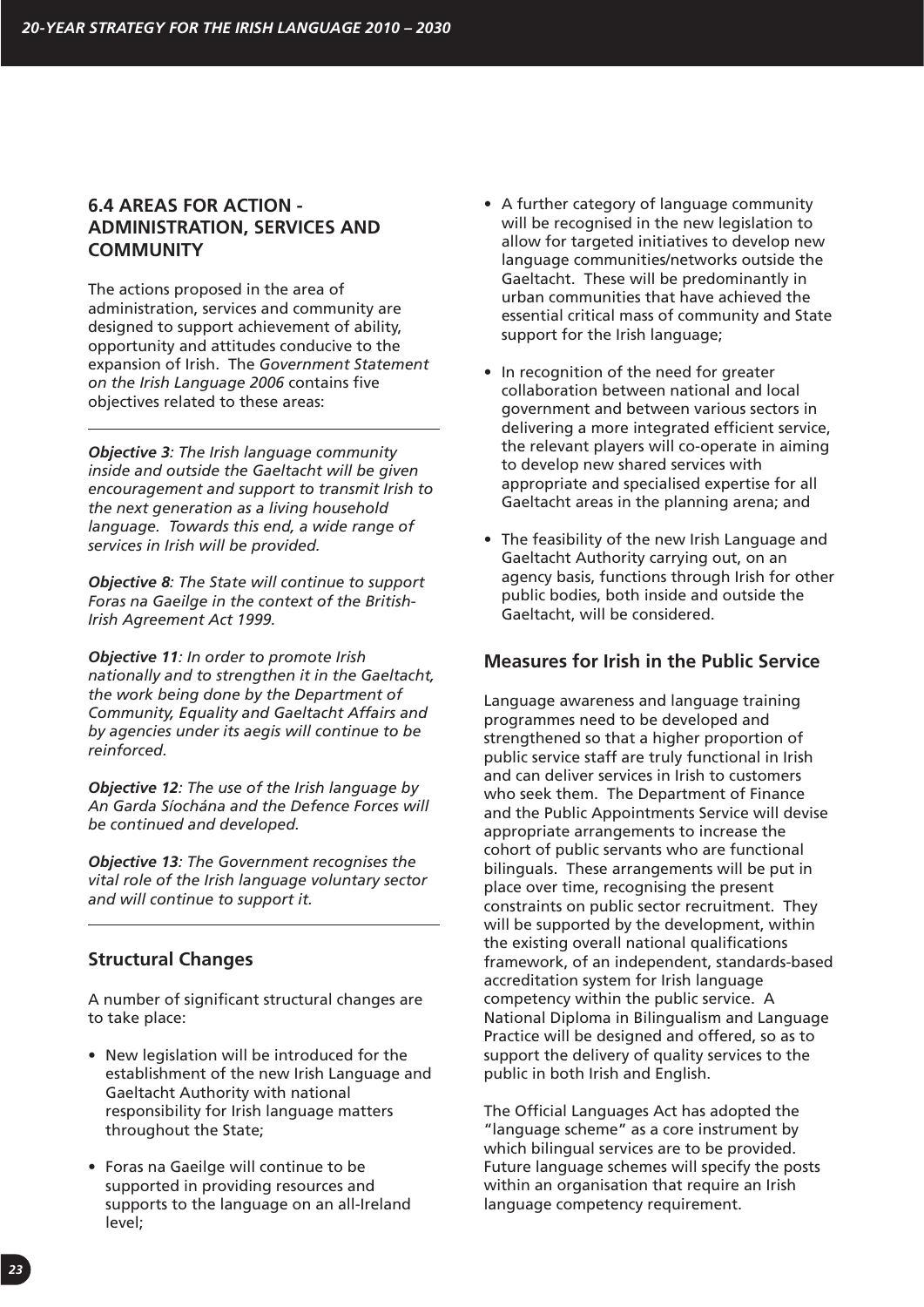# **Local Language Initiatives and Plans outside the Gaeltacht**

The *Comprehensive Linguistic Study of the Use of Irish in the Gaeltacht* recommended recognition of distinct types of language communities within the Gaeltacht for which targeted, appropriate language planning interventions would be devised. The Government considers it appropriate that a new type of "network Gaeltacht" be recognised in the new legislation. This category will allow for targeted language planning initiatives to develop new language communities/networks outside the Gaeltacht. These will be predominantly in urban communities that have achieved a basic critical mass of community and State support for the Irish language, such as childcare facilities through Irish, gaelscoileanna, second level education through Irish, Irish language youth clubs and other services, including mother and toddler groups, Irish language religious services, etc. Specific criteria to be developed for this category will relate to public attitudes, language ability, provision of Irish-medium education and the willingness to actively participate in Irish language initiatives.

The Department of Community, Equality and Gaeltacht Affairs and the new Irish Language and Gaeltacht Authority will provide supports for such language plans. Support will also be available from Irish language officers employed by local authorities and other experts within existing bodies.

The aim of a local action plan will be to draw together local people and public/voluntary groups to facilitate the use of Irish locally. This will be done through increased co-ordination and public awareness of existing activities. The approach will be to map and identify Irish language vitality in the local area. It will be supplemented by a language audit process which will identify ongoing strengths and weaknesses and provide time-series evidence of the impact which language-related policies and reforms would have on actual language use. These plans will be integrated with County Language Plans and will include the development of social and resource centres.

In the long-term, the local action plans will;

- create social conditions that will nurture positive attitudes towards Irish and an increase in its general use;
- normalise the use of Irish as a medium of social and institutional communication; and
- emphasise the close relationship between language and attitudes which relate to quality of life issues, the environment and the local economy.

A key role of local Irish language plans will be to foster learning and usage opportunities across schools and between individual schools and recreational, trade, library and community activities. The Department of Community, Equality and Gaeltacht Affairs and the new Irish Language and Gaeltacht Authority will undertake an active facilitative role in supporting local Irish language-centred activities that link school language learning to related fields of cultural, recreational, trade and entrepreneurial/enterprise activity. Adult, continuing and life-long education and training activities will be included in integrated local area activities to extend initiatives in Irish language support from school and community domains into adult literacy, recreational and vocational training programmes.

Local language initiatives will include the establishment of "one-stop community shops" to:

- provide advice to new parents who wish to raise their children bilingually;
- offer guidance on the range of Irish-medium educational opportunities which are available;
- assist public and voluntary organisations who wish to increase their use of Irish; and
- encourage businesses who wish to offer a bilingual service to their customers.

Activities could focus on providing or enhancing social and learning opportunities for children and young people to use their Irish outside the classroom in a range of cultural, social, leisure and sporting activities.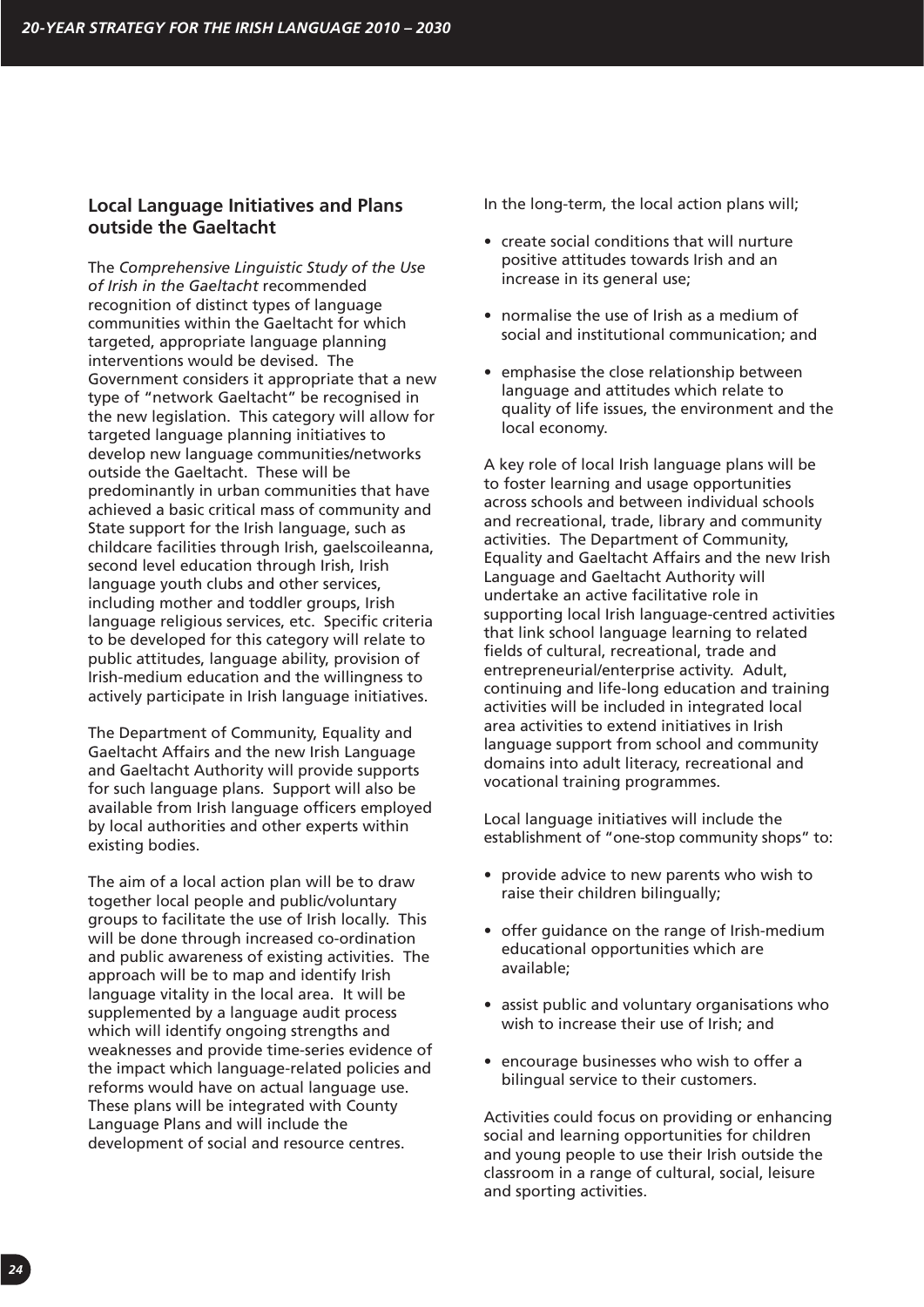### **County Language Plans**

All counties with designated Gaeltacht areas, including "network Gaeltacht" areas, will be required to prepare and implement County Language Plans. Each such plan will contain initiatives to increase the percentage and number of daily Irish speakers on a yearly basis through specific targeted initiatives for that county. These measures will be delivered by stakeholders with assistance from language planning experts. Following an evaluation, this approach may be extended to other counties.

# **Language Plan for Dublin City and County Councils**

A substantial number of daily Irish speakers live in Greater Dublin and in its catchment area. The presence of the Irish language in the capital city is of great symbolic importance, both to the people of Ireland and to visitors arriving in Dublin on business or for pleasure. A major Irish language promotion plan for Dublin City and its surrounding environs will be developed and implemented in the first period of Implementation Phase II. The key target of this plan will be to increase the proportion of daily Irish speakers in Dublin year on year by increasing the visibility of the language and by providing opportunities for normal daily use of the language in the city.

# **The Important Role of the Voluntary Sector**

The local voluntary sector will have a strong role to play in the development of local language initiatives and plans. It is important, therefore, that the sector be accorded a voice and an opportunity to contribute to policy at local level, and that support be provided to groups that want to engage with the language at national and local levels in line with the aims and content of this Strategy.

The Irish language is a central part of the ethos of national voluntary organisations, such as the Gaelic Athletic Association and Comhaltas Ceoltóirí Éireann. The Government recognises their key role in promoting the language. The State will develop and intensify its support for these organisations in promoting our language. Other voluntary sporting and cultural organisations have the potential to play a central role in widening the use of the Irish language beyond the schoolroom. The Government will proactively engage with such organisations to unlock the potential of their community-based sporting and cultural activities to contribute significantly to the Strategy.

At present the State provides funding for many diverse Irish language organisations. A more integrated "cradle to old age" approach will be taken with a radical re-organisation of Statefunded language organisations being undertaken to provide comprehensive language support services on an area basis.

# **Physical resource centres**

Dedicated resource centres will be developed in the centre of Dublin and other major urban areas. Such centres may include theatre space, coffee shops and restaurants, bookshops, offices for Irish language organisations, internet centres, historical materials, meeting and conference rooms, display areas, and research and development start-up units. In other areas, existing resource centres, including the regional resource centres established by Comhaltas Ceoltóirí Éireann with public funding and centres run by other cultural, sporting and local development bodies, will, with the agreement of the body concerned, serve as centres for Irish language promotion and activities.

# **An Garda Síochána and the Defence Forces**

The maintenance and development of the position of the Irish language in An Garda Síochána and the Defence Forces is important, both because of the symbolic importance of these forces in our national life and because of the services, particularly in the case of An Garda Síochána, provided to the public. Measures already in train under the Official Languages Act to strengthen the position of Irish as an internal working language in Gaeltacht areas and among other Irish-speaking units in services to the community and in the symbolic role of An Garda Síochána and the Defence Forces in national life and on state occasions will be further developed.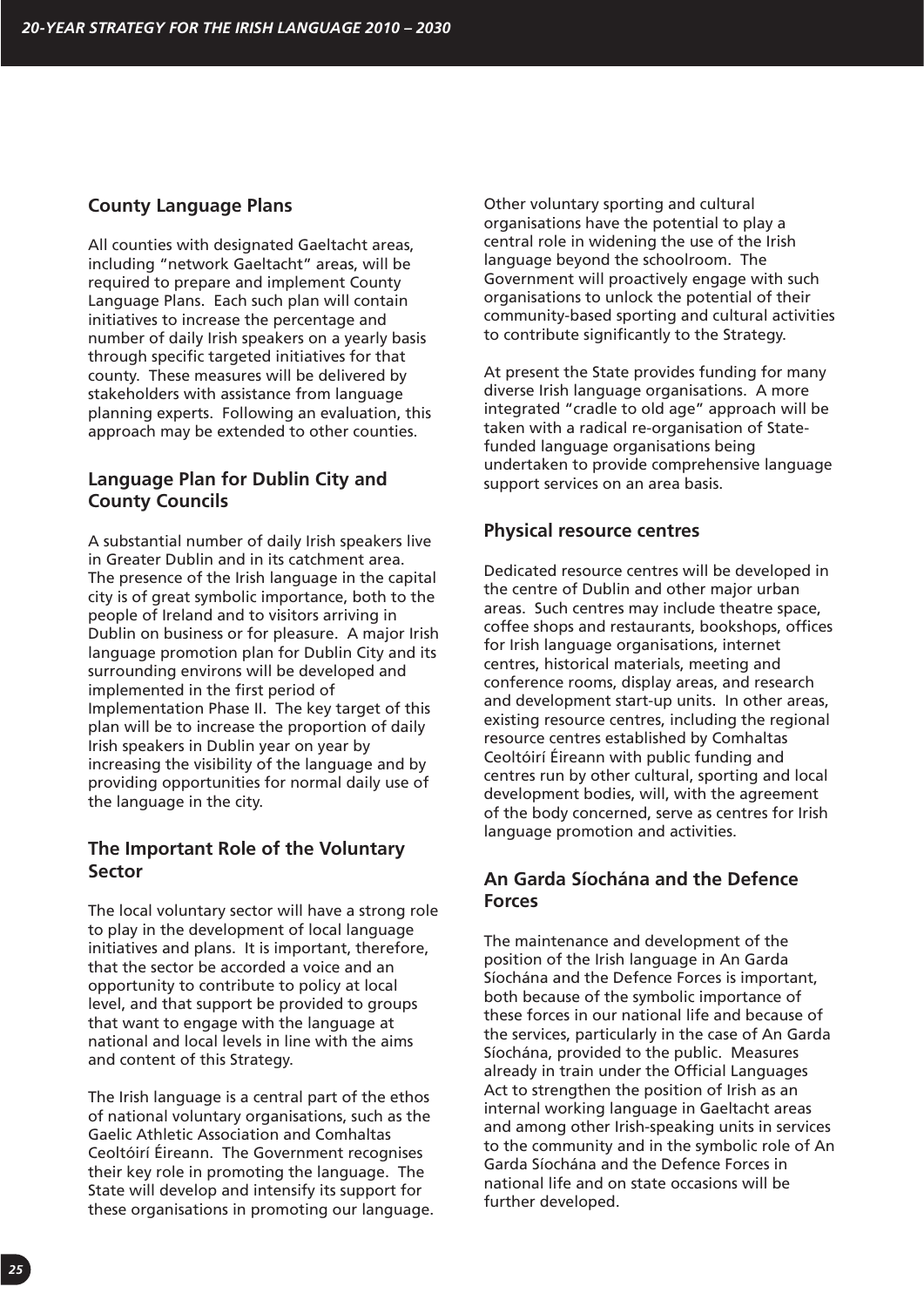# **6.5 AREAS FOR ACTION - MEDIA AND TECHNOLOGY**

The 2006 *Statement on the Irish Language* contains one objective addressing media and technology:

*Objective 9: High quality broadcast services through the medium of Irish will be ensured, especially through the continuous development of RTÉ, Raidió na Gaeltachta and TG4.* 

# **General**

The Irish language in the twenty-first century is already charting its course in new directions. The traditional sectors of education, community, arts and media are no longer discrete domains in which separate individual policies can be formulated and implemented. Languages which were previously disadvantaged by their dispersed community base are now wellpositioned to benefit from opportunities for innovation through new communications and media technologies. These developments have immense potential for resource building in the arts and education and open up new channels for individuals and communities to increase their knowledge and regular use of Irish.

# **Reading, Writing and Speech**

Building ability in reading and writing Irish requires new thinking beyond the limitations of the printed word reproduced on paper. Future policy must take account of the opportunities for linking developments in the arts, media, technology and education, as well as building on the traditional models of creating and disseminating content. Opportunities for reading and writing in Irish, which includes the production of all print media and literature in the language, and its application in education, culture and leisure, need to be exploited by a combination of traditional and innovative means. This includes those modes of communication that make little use of written language. New media and technologies should also be employed to increase public participation in reading and writing Irish in new ways and places.

Traditional products like printed newspapers, magazines and books will continue to be produced and supported where effective distribution channels and reasonable sales can be established and verified. Support limited mainly to production of these single-media materials is ineffective without distribution and marketing supports, and a reasonable threshold of public demand. Easy public access to printed materials in Irish in newsagents, bookshops and on the internet is essential if literature and print journalism are to be sustainable into the future.

As technologies and marketing techniques are continually evolving, the most effective strategy for developing reading and writing in Irish is likely to change significantly in the coming years and will need to be constantly reviewed. The reading and writing of Irish will be supported through CDs, DVDs, audio books and print media in the short to medium-term through:

- development of literary events and activities in public libraries throughout the year (and not solely during Seachtain na Gaeilge) author readings, launches, reading and listening clubs, and literary programmes for schools;
- guided reading programmes in schools at specific points of intervention (e.g. fifth class in primary school, transition year in postprimary and in Irish Summer Colleges, where listening to and reading of books and other materials in Irish would be led by an author or critic to support development of individual reading habits);
- prominent display of new materials in Irish in selected designated leading bookstores, with suitable promotional materials, stands, bookmarks, promotional events, window displays and author presence (with the collaboration and support of relevant public agencies if necessary);
- development of a modern on-line stock and order management system, managed by the main distribution agency for CDs/DVDs/books in Irish, where orders can be placed electronically 24/7, and tracked by booksellers, Irish-language publishers and individual purchasers awaiting orders;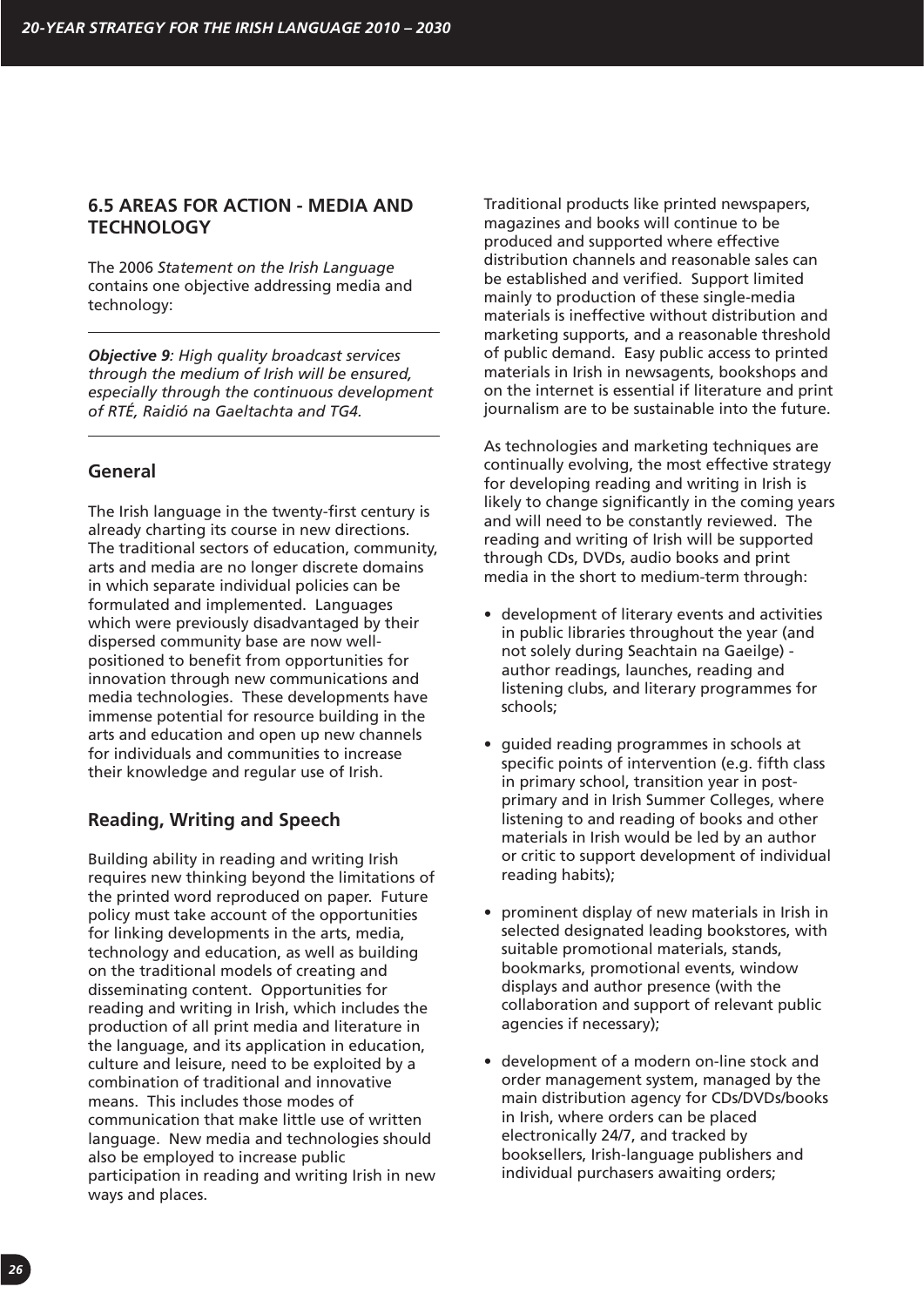- development of an attractive on-line store for Irish materials, showcasing new titles, authors, reviews, blogs and other resources, which could also be used in schools and classes for adult learners;
- promotion and development of book clubs in Irish as a priority in local community language initiatives, and provision of appropriate online support for book clubs;
- development of at least one physical literary Irish-language venue or space in Dublin, including a CD/DVD/bookshop, a programme of literary events, and facilities like a coffee shop, where individuals and families could enjoy meeting;
- development of a literary promotion brief by RTÉ and TG4, with a key role in literary awards, book programmes, profiling of authors and contributing to their visibility and media status, and cultivation of stronger links between writing for the media and for book publication as "complementary" activities; and
- development of initiatives to encourage writing in Irish by young people in a range of media - journalism, blogging, creative writing, drama and film scripts.

Oireachtas na Gaeilge, as the primary national Irish language festival, will be encouraged and supported to allow it to continue to grow. The growth needs to be carefully managed, however, in an organic manner, so that the festival will remain an Irish language festival.

RTÉ, as the national public service broadcaster, will normalise the use of Irish and English in their broadcasts, building on the success of Irish Language Week (Seachtain na Gaeilge). RTÉ will continue to support and develop Raidió na Gaeltachta so that a broad spectrum of high standard programmes will be delivered to those communities that listen to this service.

A youth-focused radio to target young people will be developed using both the internet and conventional radio broadcasting.

TG4 will be further supported to provide television services through Irish. TG4 now has a target of a six-hour daily Irish language schedule, up from a current level of

approximately 4.58 hours. Sufficient funding is vital for TG4 to carry out its statutory remit and to retain its market share as an independent statutory body in an increasingly competitive environment.

The continued development of TG4 will also ensure that the independent production sector in the Gaeltacht continues to provide varied employment opportunities.

The Broadcasting Act 2009 sets a framework for both RTÉ and TG4 in the coming years.

Section 25 of the Broadcasting Act 2009 imposes an obligation on the Broadcasting Authority of Ireland to endeavour to ensure:

*that the number and categories of broadcasting services made available in the State by virtue of this Act best serve the needs of the people of the island of Ireland, bearing in mind their languages and traditions and their religious, ethical and cultural diversity,*

and an obligation to:

*promote and stimulate the development of Irish language programming and broadcasting services.*

A number of detailed changes in the legislative framework enhance the position of the Irish language through the activities of the public service broadcasters. These include:

- allowing more favourable charges, terms and conditions in respect of archive schemes by public service broadcasters for the purpose of Irish language broadcasts;
- increase in the allocation of licence fee money from RTÉ to the Broadcasting Funding Scheme (from 5% to 7%), of which TG4 is a main beneficiary;
- continuation of a "free hour" of Irish language television from RTÉ to TG4 (valued at circa €10m);
- deepening RTÉ's remit in relation to the Irish language;
- Irish language programmes now free from the "peak hours" restriction in the case of the Broadcasting Funding Scheme;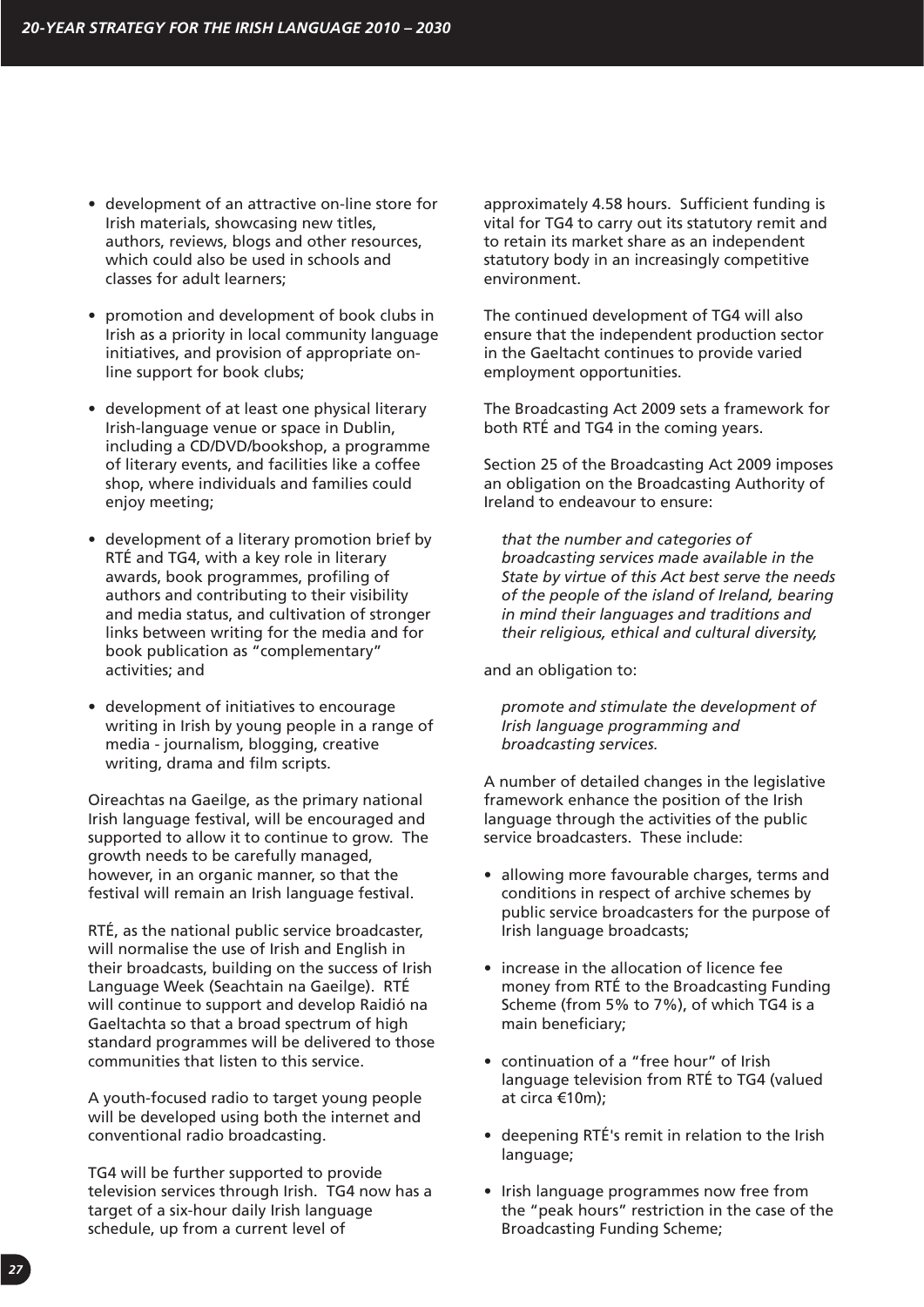- TG4 has been given specific powers to provide on-line non-linear services in Irish; and
- the Minister for Communications, Energy and Natural Resources to consider multi-annual funding requirements of TG4.

In fulfilment of the obligations created by the Broadcasting Act, the Government will specifically ensure that the support provided to the Irish language services of the public service broadcasters is further strengthened.

Subtitling options will be substantially increased in order to offer the option to have subtitles in Irish, English, or both, or no subtitles, thus significantly reinforcing the accessibility of TG4 to learners and non-proficient users of Irish as well as fluent speakers.

The Good Friday Agreement provided that the British Government would work with the relevant British and Irish broadcasting authorities to make TG4 more "widely available" in Northern Ireland. The Government will continue to work with the relevant British authorities to ensure that this will be achieved in the context of the switchover to digital television by 2012.

All Irish language initiatives with a specific arts remit, to include drama and traditional arts, will be planned and developed as part of an integral arts strategy between the Department of Community, Equality and Gaeltacht Affairs and the Department of Tourism, Culture and Sport in tandem with the Arts Council.

# **Information and Communication Technology (ICT)**

The Government will request the inclusion of Irish in all EU-developed ICT programmes. It will also actively engage with major IT suppliers to license and distribute Irish-medium IT programmes. An IT strategy will be developed, to include IT terminology and lexicographical resources; localisation and open source applications; switchability of interface and language attributes; additional content creation aids to supplement spellcheckers and computerised dictionaries; diacritic markers; multilingual web pages; terminology for computer-aided translation; multilingual content/document management systems; language technology issues and corpora; speech

technology, speech synthesis, speech recognition, adaptive technology and embedding issues; capacity building for end users and technology specialists; e-learning and the Irish language; call centre software; back end databases and bi/multilingualism; metadata; mobile devices; optical character recognition; and handwriting recognition.

Such IT developments need also to be embedded in educational, social and workrelated practices to become effective means of enhanced communication.

# **6.6 AREAS FOR ACTION - DICTIONARIES**

A number of measures are already in place to ensure that:

- up-to-date dictionaries, both English-Irish and Irish-English, will be developed with provision for updating/revising them periodically and for deriving shorter dictionaries from them;
- such dictionaries will be published in both print and electronic formats;
- corpus resources and lexical tools for development of Irish language lexicography will be created, supporting both monolingual (historical) and bilingual (contemporary) dictionaries;
- the Historic Dictionary of the Irish language being developed by the Royal Irish Academy will be completed by 2037;
- modern terminology in Irish will be developed and disseminated; and
- the Official Standard for Irish spelling and grammar will be revised periodically.

These measures will continue to be developed and supported to ensure that the needs of the language in the modern age are met.

A new Central Translation Unit has been established in the Department of Community, Equality and Gaeltacht Affairs to implement a strategy for the translation of Statutory Instruments. It will also complete a review of the Official Standard for Irish in 2011.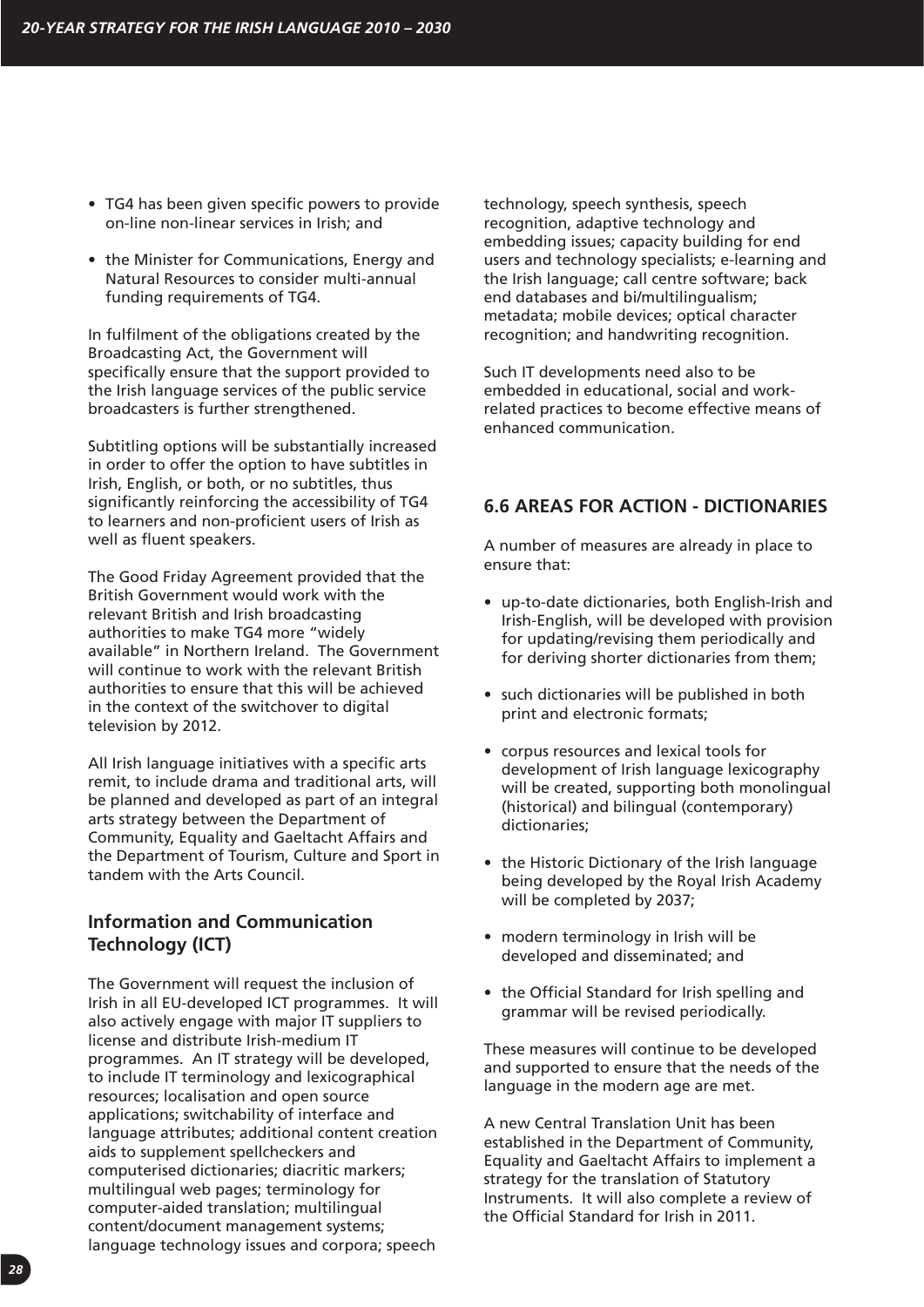# **6.7 AREAS FOR ACTION – LEGISLATION AND STATUS**

The *Goverment Statement on the Irish Language 2006* contains three objectives related to legislation:

*Objective 1: The special status given to the Irish language in the Constitution and in legislation such as the Official Languages Act 2003, the Education Act 1998, the Planning and Development Act 2000 and the Broadcasting Act 2001 will be upheld.*

*Objective 2: The Official Languages Act will be fully implemented. The right of the public to use Irish in dealings with the State and with other bodies will be developed and the appropriate arrangements to deliver this will be put in place.*

*Objective 10: Every assistance and support will be given to the European Union in implementing the decision to make Irish a working and official language in the EU from 1 January 2007.* 

# **Legal Standing**

The Irish language has been included in many pieces of legislation enacted by successive Governments since the foundation of the State. The status of Irish as the first official and national language in the Irish Constitution has been given effect in the Official Languages Act 2003. All provisions of the Act are in effect.

#### **EU status**

Irish has the status of a EU working and official language since 1 January 2007. The agreement on the introduction of this status gives the EU institutions a derogation from the obligation to translate all EU laws and texts into Irish, subject to periodic reviews of the continuing need for this derogation. The Government will work to create the circumstances in which a sufficient number of qualified graduates are in place to meet EU recruitment needs so that this derogation can be ended during the lifetime of this Strategy.

#### **New Legislation**

As already stated, new legislation will be enacted to give effect to the actions set out in this Strategy, including measures to:

- provide a new definition for the Gaeltacht based on linguistic criteria; and
- repeal the Údarás na Gaeltachta legislation and establish a new Irish Language and Gaeltacht Authority.

# **Northern Ireland**

As noted earlier, the Government will continue to press for the full implementation of commitments relating to the Irish language, which fall to the British Government and the Northern Ireland Executive, including the introduction of an Irish Language Act and the enhancement, protection and development of the Irish language in Northern Ireland.

# **6.8 AREAS FOR ACTION – ECONOMIC LIFE**

# **Voluntary Language Schemes**

Irish Language Schemes - modelled on Language Schemes for the public sector provided for in the Official Languages Act - will be introduced on a voluntary basis into the private sector. The aim will be to encourage private sector companies, who value linguistic diversity in general and the Irish language in particular, and wish to be involved in the national programme to deliver quality customer services in both Irish and English. Exemplary initiatives in Irish language support will be publicly acknowledged and celebrated.

# **Bilingual Labelling and Packaging**

The Government will examine the feasibility of introducing a voluntary code for bilingual labelling and packaging of all goods sold in Ireland. This activity could be used as a mechanism to develop the range of areas available in which people can choose Irish as a language of exchange.